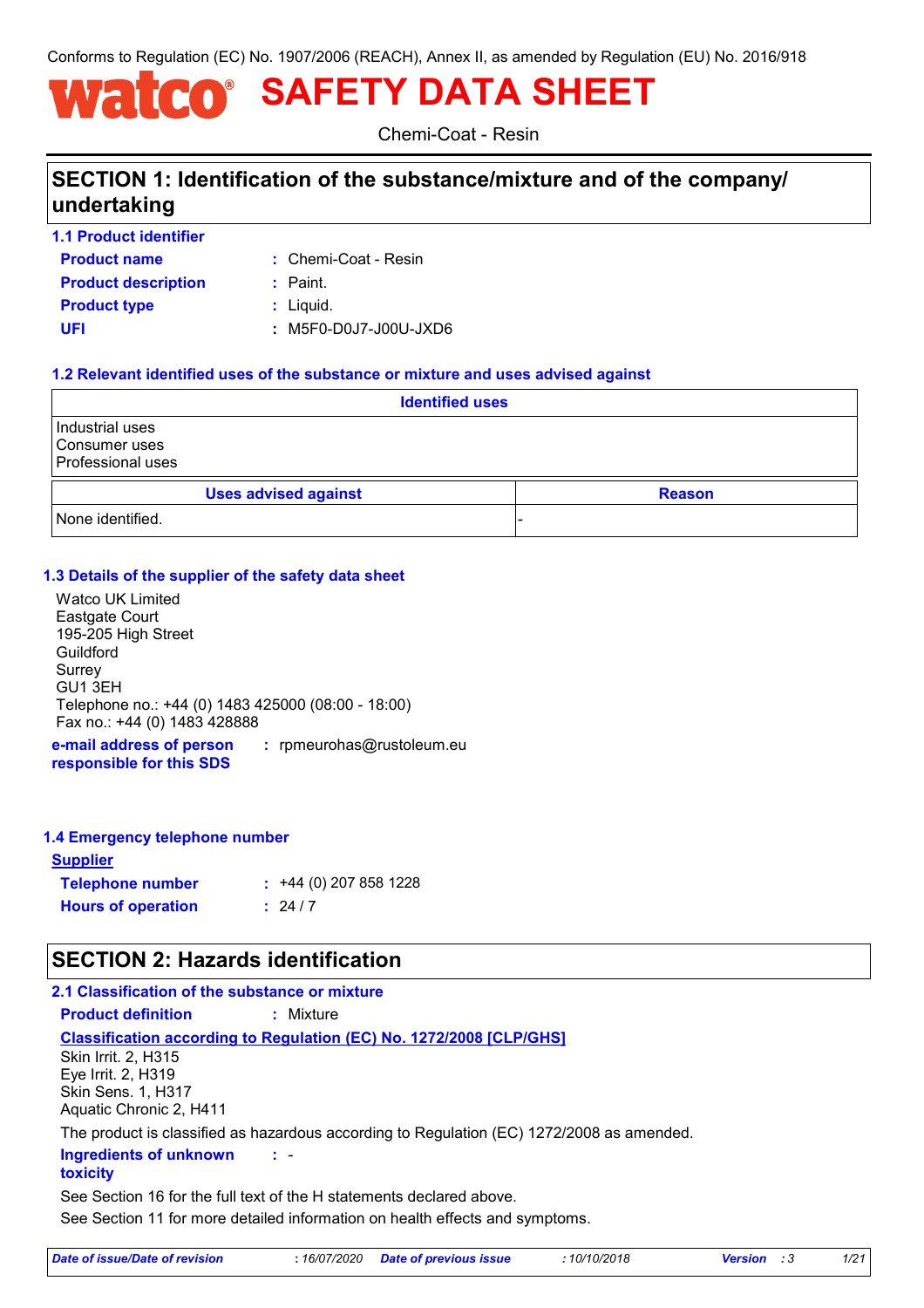### **SECTION 2: Hazards identification**

### **2.2 Label elements**

| <b>Hazard pictograms</b>                                                                                                                                        |                                                                                                                                                                                                                                                                                                                                                    |  |
|-----------------------------------------------------------------------------------------------------------------------------------------------------------------|----------------------------------------------------------------------------------------------------------------------------------------------------------------------------------------------------------------------------------------------------------------------------------------------------------------------------------------------------|--|
| <b>Signal word</b>                                                                                                                                              | : Warning                                                                                                                                                                                                                                                                                                                                          |  |
| <b>Hazard statements</b>                                                                                                                                        | : Causes skin irritation.<br>May cause an allergic skin reaction.<br>Causes serious eye irritation.<br>Toxic to aquatic life with long lasting effects.                                                                                                                                                                                            |  |
| <b>Precautionary statements</b>                                                                                                                                 |                                                                                                                                                                                                                                                                                                                                                    |  |
| <b>General</b>                                                                                                                                                  | : P102 - Keep out of reach of children.<br>P103 - Read label before use.<br>P101 - If medical advice is needed, have product container or label at hand.                                                                                                                                                                                           |  |
| <b>Prevention</b>                                                                                                                                               | : P280 - Wear protective gloves and eye protection:<br>- nitrile rubber gloves and Safety glasses with side shields.<br>P273 - Avoid release to the environment.                                                                                                                                                                                   |  |
| <b>Response</b>                                                                                                                                                 | : P302 - IF ON SKIN:<br>P352 - Wash with plenty of soap and water.<br>P333 - If skin irritation or rash occurs:<br>P313 - Get medical attention.<br><b>P305 - IF IN EYES:</b><br>P351 - Rinse cautiously with water for several minutes.<br>P338 - Remove contact lenses, if present and easy to do. Continue rinsing.<br>P391 - Collect spillage. |  |
| <b>Storage</b>                                                                                                                                                  | : Not applicable.                                                                                                                                                                                                                                                                                                                                  |  |
| <b>Disposal</b>                                                                                                                                                 | : P501 - Dispose of contents and container in accordance with all local, regional,<br>national and international regulations.                                                                                                                                                                                                                      |  |
| <b>Hazardous ingredients</b>                                                                                                                                    | : Bis[4-(2,3-epoxy propoxy) phenyl] propane; Formaldehyde, oligomeric reaction<br>products with 1-chloro-2,3-epoxypropane and phenol; 1,4-bis(2,3-epoxypropoxy)<br>butane; oxirane, mono[(C10-16-alkyloxy)methyl] derivs; bis-[4-(2,3-epoxipropoxi)<br>phenyl]propane                                                                              |  |
| <b>Supplemental label</b><br>elements                                                                                                                           | : Contains epoxy constituents. May produce an allergic reaction.                                                                                                                                                                                                                                                                                   |  |
|                                                                                                                                                                 | Warning! Hazardous respirable droplets may be formed when sprayed. Do not<br>breathe spray or mist.                                                                                                                                                                                                                                                |  |
| <b>Annex XVII - Restrictions</b><br>on the manufacture,<br>placing on the market and<br>use of certain dangerous<br>substances, mixtures and<br><b>articles</b> | : Not applicable.                                                                                                                                                                                                                                                                                                                                  |  |
| <b>Special packaging requirements</b>                                                                                                                           |                                                                                                                                                                                                                                                                                                                                                    |  |
| <b>Containers to be fitted</b><br>with child-resistant<br>fastenings                                                                                            | : Not applicable.                                                                                                                                                                                                                                                                                                                                  |  |
| <b>Tactile warning of danger</b>                                                                                                                                | : Not applicable.                                                                                                                                                                                                                                                                                                                                  |  |
| <b>2.3 Other hazards</b>                                                                                                                                        |                                                                                                                                                                                                                                                                                                                                                    |  |
| <b>Product meets the criteria</b><br>for PBT or vPvB according<br>to Regulation (EC) No.<br>1907/2006, Annex XIII                                               | : This mixture does not contain any substances that are assessed to be a PBT or a<br>vPvB.                                                                                                                                                                                                                                                         |  |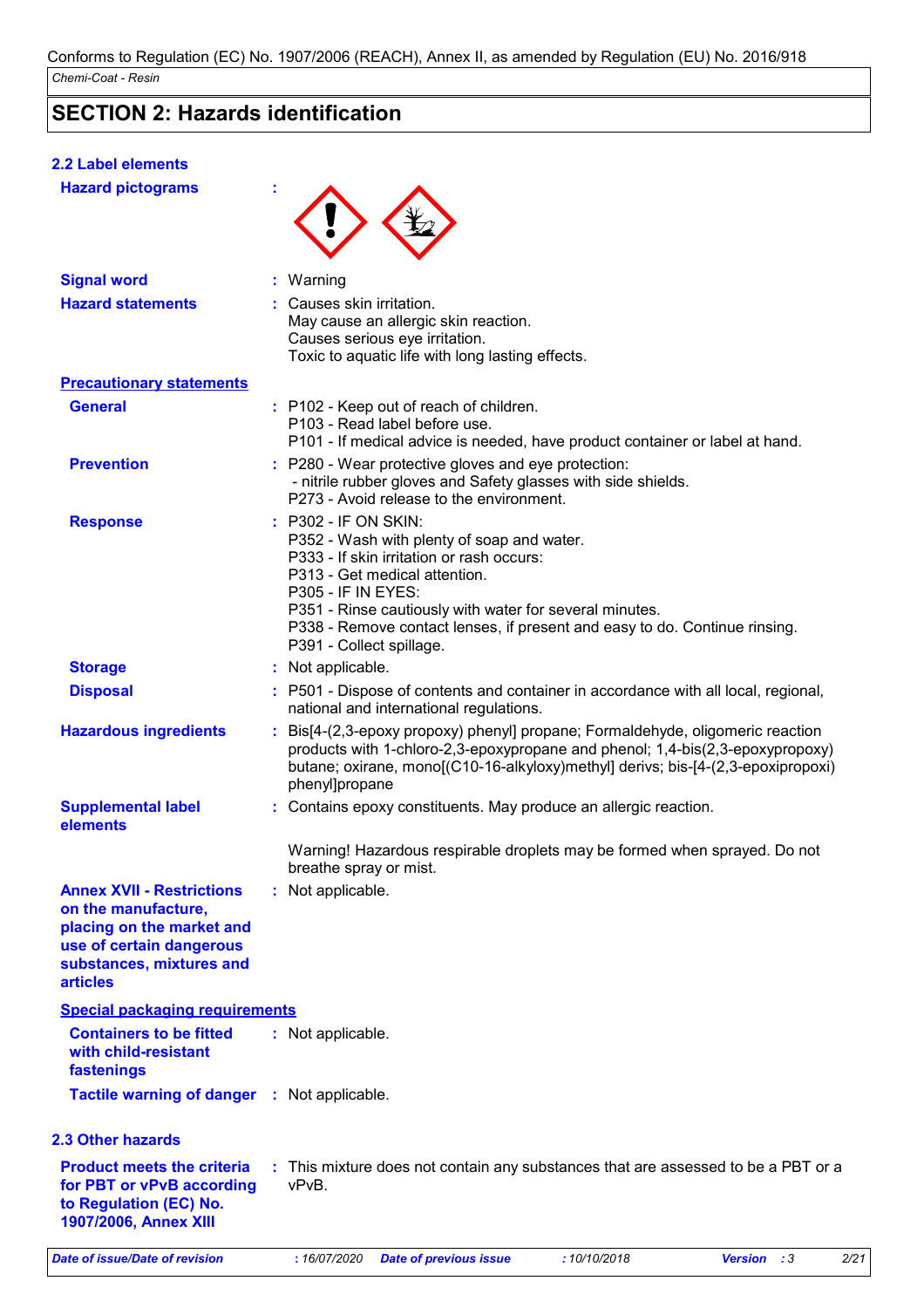### **SECTION 2: Hazards identification**

**Other hazards which do :** : None known.

```
not result in classification
```
The mixture may be a skin sensitiser. It may also be a skin irritant and repeated contact may increase this effect.The mixture may be a skin sensitiser. It may also be a severe skin irritant.

### **SECTION 3: Composition/information on ingredients**

|                                                |                              |                               | <b>Classification</b>                         |             |
|------------------------------------------------|------------------------------|-------------------------------|-----------------------------------------------|-------------|
| <b>Product/ingredient</b><br>name              | <b>Identifiers</b>           | $\frac{9}{6}$                 | <b>Regulation (EC) No. 1272/2008 [CLP]</b>    | <b>Type</b> |
| Bis[4-(2,3-epoxy                               | EC: 216-823-5                | $≥10 - ≤25$                   | Skin Irrit. 2, H315                           | $[1]$       |
| propoxy) phenyl]                               | CAS: 1675-54-3               |                               | Eye Irrit. 2, H319                            |             |
| propane                                        | Index: 603-073-00-2          |                               | Skin Sens. 1, H317                            |             |
|                                                |                              |                               | Aquatic Chronic 2, H411                       |             |
| Formaldehyde,                                  | EC: 500-006-8                | $≤10$                         | Skin Irrit. 2, H315                           | $[1]$       |
| oligomeric reaction<br>products with 1-chloro- | CAS: 9003-36-5               |                               | Skin Sens. 1, H317<br>Aquatic Chronic 2, H411 |             |
| 2,3-epoxypropane and                           |                              |                               |                                               |             |
| phenol                                         |                              |                               |                                               |             |
| titanium dioxide                               | REACH #:                     | $\leq 5$                      | Carc. 2, H351                                 | [1] [2]     |
|                                                | 01-2119489379-17             |                               |                                               |             |
|                                                | EC: 236-675-5                |                               |                                               |             |
|                                                | CAS: 13463-67-7              |                               |                                               |             |
| $1,4-b$ is                                     | REACH#:                      | $\leq 5$                      | Acute Tox. 4, H302                            | $[1]$       |
| (2,3-epoxypropoxy)                             | 01-2119494060-45             |                               | Acute Tox. 4, H312                            |             |
| butane                                         | EC: 219-371-7                |                               | Acute Tox. 4, H332                            |             |
|                                                | CAS: 2425-79-8               |                               | Skin Irrit. 2, H315                           |             |
|                                                | Index: 603-072-00-7          |                               | Eye Irrit. 2, H319                            |             |
|                                                |                              |                               | Skin Sens. 1, H317                            |             |
|                                                |                              |                               | Aquatic Chronic 3, H412                       |             |
| oxirane, mono                                  | EC: 268-358-2                | $\leq 5$                      | Skin Irrit. 2, H315                           | $[1]$       |
| (C10-16-alkyloxy)                              | CAS: 68081-84-5              |                               | Eye Irrit. 2, H319                            |             |
| methyl] derivs                                 |                              |                               | Skin Sens. 1, H317                            |             |
| hydrocarbons,                                  | REACH #:                     | $\leq$ 3                      | Aquatic Chronic 2, H411<br>Flam. Liq. 3, H226 | $[1]$       |
| aromatic, C9                                   | 01-2119455851-35             |                               | <b>STOT SE 3, H335</b>                        |             |
|                                                | EC: 918-668-5                |                               | STOT SE 3, H336                               |             |
|                                                |                              |                               | Asp. Tox. 1, H304                             |             |
|                                                |                              |                               | Aquatic Chronic 2, H411                       |             |
|                                                |                              |                               | <b>EUH066</b>                                 |             |
| $bis$ - $[4-$                                  | EC: 216-823-5                | $\leq$ 3                      | Skin Irrit. 2, H315                           | $[1]$       |
| (2,3-epoxipropoxi)                             | CAS: 1675-54-3               |                               | Eye Irrit. 2, H319                            |             |
| phenyl]propane                                 | Index: 603-073-00-2          |                               | Skin Sens. 1A, H317                           |             |
|                                                |                              |                               | Aquatic Chronic 2, H411                       |             |
| Formaldehyde,                                  | REACH #:                     | $\leq$ 3                      | Skin Irrit. 2, H315                           | $[1]$       |
| oligomeric reaction                            | 01-2119454392-40             |                               | Eye Irrit. 2, H319                            |             |
| products with 1-chloro-                        | EC: 500-006-8                |                               | Skin Sens. 1, H317                            |             |
| 2,3-epoxypropane and                           | CAS: 9003-36-5               |                               | Aquatic Chronic 2, H411                       |             |
| phenol                                         |                              |                               |                                               | $[1]$       |
| phenol,<br>methylstyrenated                    | REACH #:<br>01-2119555274-38 | $\leq 1$                      | Skin Irrit. 2, H315<br>Skin Sens. 1, H317     |             |
|                                                | EC: 270-966-8                |                               | Aquatic Chronic 3, H412                       |             |
|                                                | CAS: 68512-30-1              |                               |                                               |             |
| Oxirane, mono[                                 | REACH #:                     | $≤0,3$                        | Skin Irrit. 2, H315                           | $[1]$       |
| (C12-14-alkyloxy)                              | 01-2119485289-22             |                               | Eye Irrit. 2, H319                            |             |
| methyl] derivs.                                | EC: 271-846-8                |                               | Skin Sens. 1, H317                            |             |
|                                                | CAS: 68609-97-2              |                               | Aquatic Chronic 2, H411                       |             |
|                                                | Index: 603-103-00-4          |                               |                                               |             |
| pine oil                                       | EC: 616-792-1                | ≤0,3                          | Flam. Liq. 3, H226                            | $[1]$       |
|                                                | CAS: 8002-09-3               |                               | Skin Irrit. 2, H315                           |             |
| <b>Date of issue/Date of revision</b>          | : 16/07/2020                 | <b>Date of previous issue</b> | : 10/10/2018<br><b>Version</b><br>$\cdot$ : 3 | 3/21        |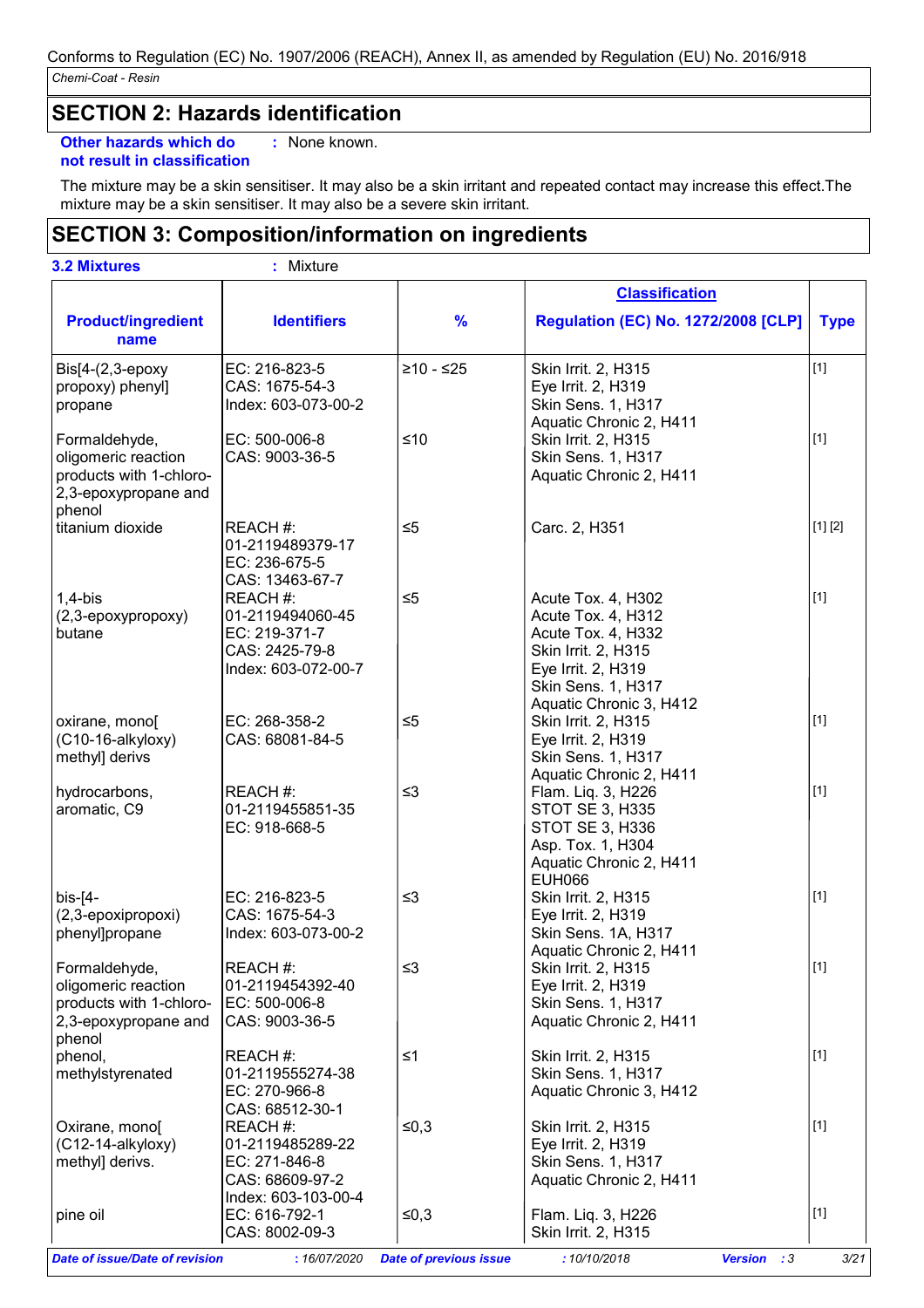### **SECTION 3: Composition/information on ingredients**

| Skin Sens. 1, H317<br>Asp. Tox. 1, H304<br>Aquatic Chronic 2, H411      |
|-------------------------------------------------------------------------|
| See Section 16 for the full text of the<br>H statements declared above. |

### **Notes**

### **The classification as a carcinogen by inhalation applies only to mixtures in powder form containing 1 % or more of titanium dioxide which is in the form of or incorporated in particles with aerodynamic diameter ≤ 10 μm.**

There are no additional ingredients present which, within the current knowledge of the supplier and in the concentrations applicable, are classified as hazardous to health or the environment, are PBTs, vPvBs or Substances of equivalent concern, or have been assigned a workplace exposure limit and hence require reporting in this section.

**Type** 

[1] Substance classified with a health or environmental hazard

[2] Substance with a workplace exposure limit

[3] Substance meets the criteria for PBT according to Regulation (EC) No. 1907/2006, Annex XIII

[4] Substance meets the criteria for vPvB according to Regulation (EC) No. 1907/2006, Annex XIII

[5] Substance of equivalent concern

[6] Additional disclosure due to company policy

Occupational exposure limits, if available, are listed in Section 8.

### **SECTION 4: First aid measures**

### **4.1 Description of first aid measures**

| <b>General</b>                    | : In all cases of doubt, or when symptoms persist, seek medical attention. Never give<br>anything by mouth to an unconscious person. If unconscious, place in recovery<br>position and seek medical advice.                                                              |
|-----------------------------------|--------------------------------------------------------------------------------------------------------------------------------------------------------------------------------------------------------------------------------------------------------------------------|
| Eye contact                       | : Remove contact lenses, irrigate copiously with clean, fresh water, holding the<br>eyelids apart for at least 10 minutes and seek immediate medical advice.                                                                                                             |
| <b>Inhalation</b>                 | : Remove to fresh air. Keep person warm and at rest. If not breathing, if breathing is<br>irregular or if respiratory arrest occurs, provide artificial respiration or oxygen by<br>trained personnel.                                                                   |
| <b>Skin contact</b>               | : Remove contaminated clothing and shoes. Wash skin thoroughly with soap and<br>water or use recognised skin cleanser. Do NOT use solvents or thinners.                                                                                                                  |
| <b>Ingestion</b>                  | : If swallowed, seek medical advice immediately and show the container or label.<br>Keep person warm and at rest. Do NOT induce vomiting.                                                                                                                                |
| <b>Protection of first-aiders</b> | : No action shall be taken involving any personal risk or without suitable training. It<br>may be dangerous to the person providing aid to give mouth-to-mouth resuscitation.<br>Wash contaminated clothing thoroughly with water before removing it, or wear<br>gloves. |

### **4.2 Most important symptoms and effects, both acute and delayed**

The mixture has been assessed following the conventional method of the CLP Regulation (EC) No 1272/2008 and is classified for toxicological properties accordingly. See Sections 2 and 3 for details.

Repeated or prolonged contact with the mixture may cause removal of natural fat from the skin, resulting in nonallergic contact dermatitis and absorption through the skin.

If splashed in the eyes, the liquid may cause irritation and reversible damage.

Ingestion may cause nausea, diarrhea and vomiting.

This takes into account, where known, delayed and immediate effects and also chronic effects of components from short-term and long-term exposure by oral, inhalation and dermal routes of exposure and eye contact.

Based on the properties of the epoxy constituent(s) and considering toxicological data on similar mixtures, this mixture may be a skin sensitiser and an irritant. It contains low molecular weight epoxy constituents which are irritating to eyes, mucous membrane and skin. Repeated skin contact may lead to irritation and to sensitisation, possibly with cross-sensitisation to other epoxies. Skin contact with the mixture and exposure to spray mist and vapour should be avoided.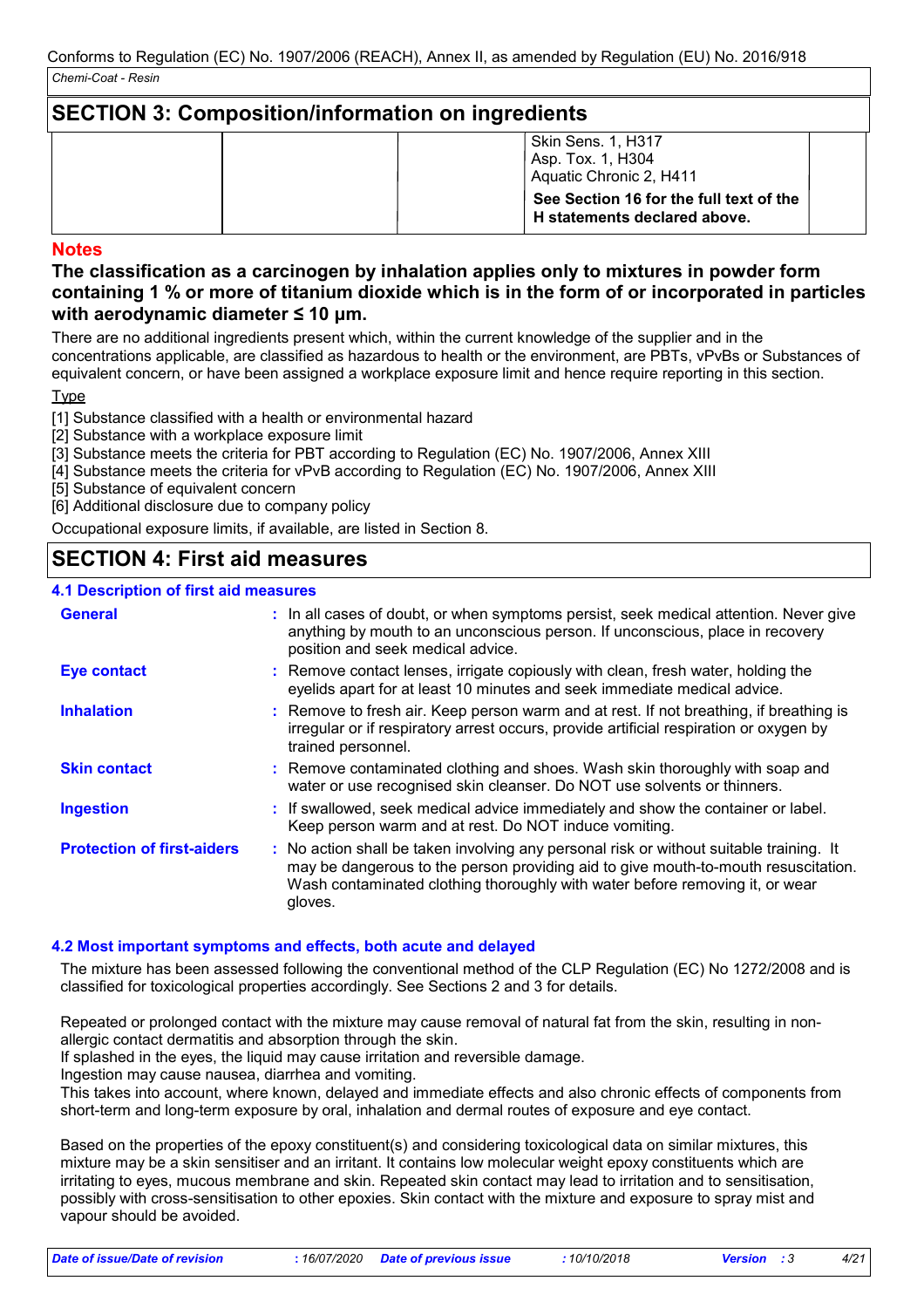### **SECTION 4: First aid measures**

Based on the properties of epoxy constituent(s) and considering toxicological data on similar mixtures, this mixture may be a skin sensitiser and a severe irritant. It contains epoxy based reactive diluents which are moderate to severely irritating to eyes, mucous membrane and skin and are strong sensitisers. Repeated skin contact may lead to irritation and to hyper-sensitivity, possibly with cross-sensitisation to other epoxies. Single oral exposure to doses of the epoxy based reactive diluents at or close to the lethal dose has been shown to cause transient neurotoxic effects in animals in some cases. However, uptake through skin and by inhalation has not caused such effects in animals. Prolonged exposure to high concentration may cause adverse effects in target organs such as liver and kidney.

Contains bisphenol-A-epoxy resin, avg.mol.wght. ≤ 700, Formaldehyde, oligomeric reaction products with 1-chloro-2,3-epoxypropane and phenol, Oxirane, mono[(C10-16-alkyloxy)methyl] derivs., 1,4-bis(2,3-epoxypropoxy)butane, May produce an allergic reaction.

#### **Over-exposure signs/symptoms**

| <b>Eye contact</b>  | : Adverse symptoms may include the following:<br>pain or irritation<br>watering<br>redness |  |
|---------------------|--------------------------------------------------------------------------------------------|--|
| <b>Inhalation</b>   | : No specific data.                                                                        |  |
| <b>Skin contact</b> | : Adverse symptoms may include the following:<br>irritation<br>redness                     |  |
| Ingestion           | : No specific data.                                                                        |  |

### **4.3 Indication of any immediate medical attention and special treatment needed**

| <b>Notes to physician</b>  | : Treat symptomatically. Contact poison treatment specialist immediately if large |
|----------------------------|-----------------------------------------------------------------------------------|
|                            | quantities have been ingested or inhaled.                                         |
| <b>Specific treatments</b> | No specific treatment.                                                            |

### See toxicological information (Section 11)

| <b>SECTION 5: Firefighting measures</b>                                                      |                                                                                                                                                                                                                                                                                                    |  |
|----------------------------------------------------------------------------------------------|----------------------------------------------------------------------------------------------------------------------------------------------------------------------------------------------------------------------------------------------------------------------------------------------------|--|
| <b>5.1 Extinguishing media</b><br><b>Suitable extinguishing</b><br>media                     | : Recommended: alcohol-resistant foam, $CO2$ , powders, water spray.                                                                                                                                                                                                                               |  |
| <b>Unsuitable extinguishing</b><br>media                                                     | : Do not use water jet.                                                                                                                                                                                                                                                                            |  |
|                                                                                              | 5.2 Special hazards arising from the substance or mixture                                                                                                                                                                                                                                          |  |
| <b>Hazards from the</b><br>substance or mixture                                              | : In a fire or if heated, a pressure increase will occur and the container may burst.<br>This material is toxic to aquatic life with long lasting effects. Fire water<br>contaminated with this material must be contained and prevented from being<br>discharged to any waterway, sewer or drain. |  |
| <b>Hazardous thermal</b><br>decomposition products                                           | : Decomposition products may include the following materials:<br>carbon dioxide<br>carbon monoxide<br>sulfur oxides<br>halogenated compounds<br>metal oxide/oxides                                                                                                                                 |  |
| <b>5.3 Advice for firefighters</b><br><b>Special protective actions</b><br>for fire-fighters | : Promptly isolate the scene by removing all persons from the vicinity of the incident if<br>there is a fire. No action shall be taken involving any personal risk or without<br>suitable training.                                                                                                |  |

*Date of issue/Date of revision* **:** *16/07/2020 Date of previous issue : 10/10/2018 Version : 3 5/21*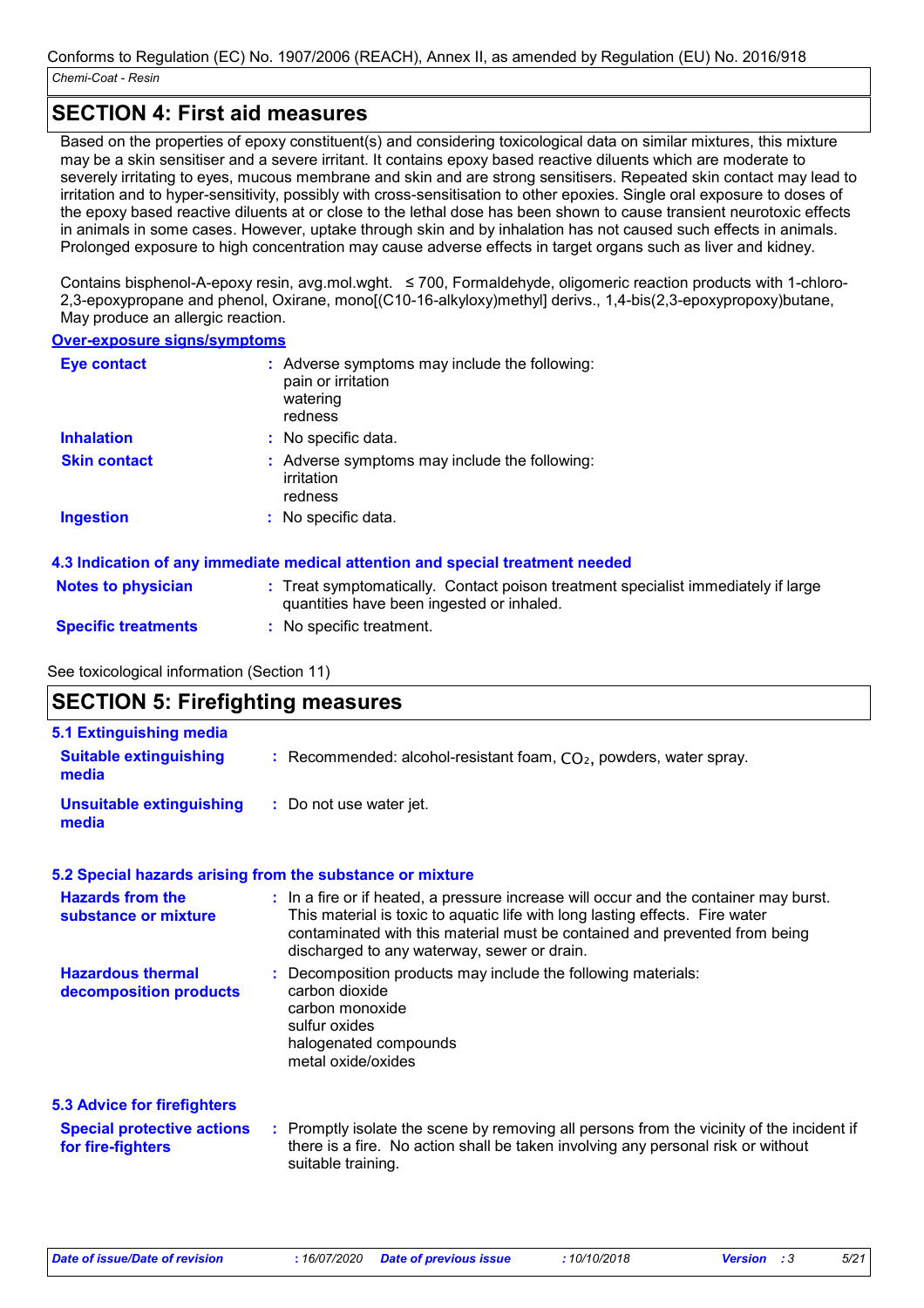| <b>SECTION 5: Firefighting measures</b>                  |                                                                                                                                                                                                                                                                                                                                                                       |
|----------------------------------------------------------|-----------------------------------------------------------------------------------------------------------------------------------------------------------------------------------------------------------------------------------------------------------------------------------------------------------------------------------------------------------------------|
| <b>Special protective</b><br>equipment for fire-fighters | : Fire-fighters should wear appropriate protective equipment and self-contained<br>breathing apparatus (SCBA) with a full face-piece operated in positive pressure<br>mode. Clothing for fire-fighters (including helmets, protective boots and gloves)<br>conforming to European standard EN 469 will provide a basic level of protection for<br>chemical incidents. |
| <b>Additional information</b>                            | : No unusual hazard if involved in a fire.                                                                                                                                                                                                                                                                                                                            |

### **SECTION 6: Accidental release measures**

**6.1 Personal precautions, protective equipment and emergency procedures**

| For non-emergency<br>personnel                           | : No action shall be taken involving any personal risk or without suitable training.<br>Evacuate surrounding areas. Keep unnecessary and unprotected personnel from<br>entering. Do not touch or walk through spilt material. Avoid breathing vapour or<br>mist. Provide adequate ventilation. Wear appropriate respirator when ventilation is<br>inadequate. Put on appropriate personal protective equipment.                                                                                                 |
|----------------------------------------------------------|-----------------------------------------------------------------------------------------------------------------------------------------------------------------------------------------------------------------------------------------------------------------------------------------------------------------------------------------------------------------------------------------------------------------------------------------------------------------------------------------------------------------|
|                                                          | For emergency responders : If specialised clothing is required to deal with the spillage, take note of any<br>information in Section 8 on suitable and unsuitable materials. See also the<br>information in "For non-emergency personnel".                                                                                                                                                                                                                                                                      |
| <b>6.2 Environmental</b><br>precautions                  | : Avoid dispersal of spilt material and runoff and contact with soil, waterways, drains<br>and sewers. Inform the relevant authorities if the product has caused environmental<br>pollution (sewers, waterways, soil or air). Water polluting material. May be harmful<br>to the environment if released in large quantities. Collect spillage.                                                                                                                                                                 |
| 6.3 Methods and material for containment and cleaning up |                                                                                                                                                                                                                                                                                                                                                                                                                                                                                                                 |
| <b>Small spill</b>                                       | : Stop leak if without risk. Move containers from spill area. Dilute with water and mop<br>up if water-soluble. Alternatively, or if water-insoluble, absorb with an inert dry<br>material and place in an appropriate waste disposal container. Dispose of via a<br>licensed waste disposal contractor.                                                                                                                                                                                                        |
| <b>Large spill</b>                                       | : Stop leak if without risk. Move containers from spill area. Approach the release<br>from upwind. Prevent entry into sewers, water courses, basements or confined<br>areas. Wash spillages into an effluent treatment plant or proceed as follows.<br>Contain and collect spillage with non-combustible, absorbent material e.g. sand,<br>earth, vermiculite or diatomaceous earth and place in container for disposal<br>according to local regulations. Dispose of via a licensed waste disposal contractor. |

| 6.4 Reference to other<br><b>sections</b> | : See Section 1 for emergency contact information.<br>See Section 8 for information on appropriate personal protective equipment.<br>See Section 13 for additional waste treatment information. |
|-------------------------------------------|-------------------------------------------------------------------------------------------------------------------------------------------------------------------------------------------------|
|-------------------------------------------|-------------------------------------------------------------------------------------------------------------------------------------------------------------------------------------------------|

Contaminated absorbent material may pose the same hazard as the spilt product.

### **SECTION 7: Handling and storage**

The information in this section contains generic advice and guidance.

| <b>7.1 Precautions for safe</b><br>handling | : Keep away from heat, sparks and flame. No sparking tools should be used.<br>Avoid contact with skin and eyes. Avoid the inhalation of dust, particulates, spray or<br>mist arising from the application of this mixture. Avoid inhalation of dust from<br>sanding. |
|---------------------------------------------|----------------------------------------------------------------------------------------------------------------------------------------------------------------------------------------------------------------------------------------------------------------------|
|                                             | Eating, drinking and smoking should be prohibited in areas where this material is<br>handled, stored and processed.                                                                                                                                                  |
|                                             | Put on appropriate personal protective equipment (see Section 8).                                                                                                                                                                                                    |
|                                             | Never use pressure to empty. Container is not a pressure vessel.                                                                                                                                                                                                     |
|                                             | Always keep in containers made from the same material as the original one.                                                                                                                                                                                           |
|                                             | Comply with the health and safety at work laws.                                                                                                                                                                                                                      |
|                                             | Do not allow to enter drains or watercourses.                                                                                                                                                                                                                        |

#### **7.2 Conditions for safe storage, including any incompatibilities**

| Date of issue/Date of revision | : 16/07/2020 Date of previous issue | 10/10/2018 | <b>Version</b> : 3 | 6/21 |
|--------------------------------|-------------------------------------|------------|--------------------|------|
|--------------------------------|-------------------------------------|------------|--------------------|------|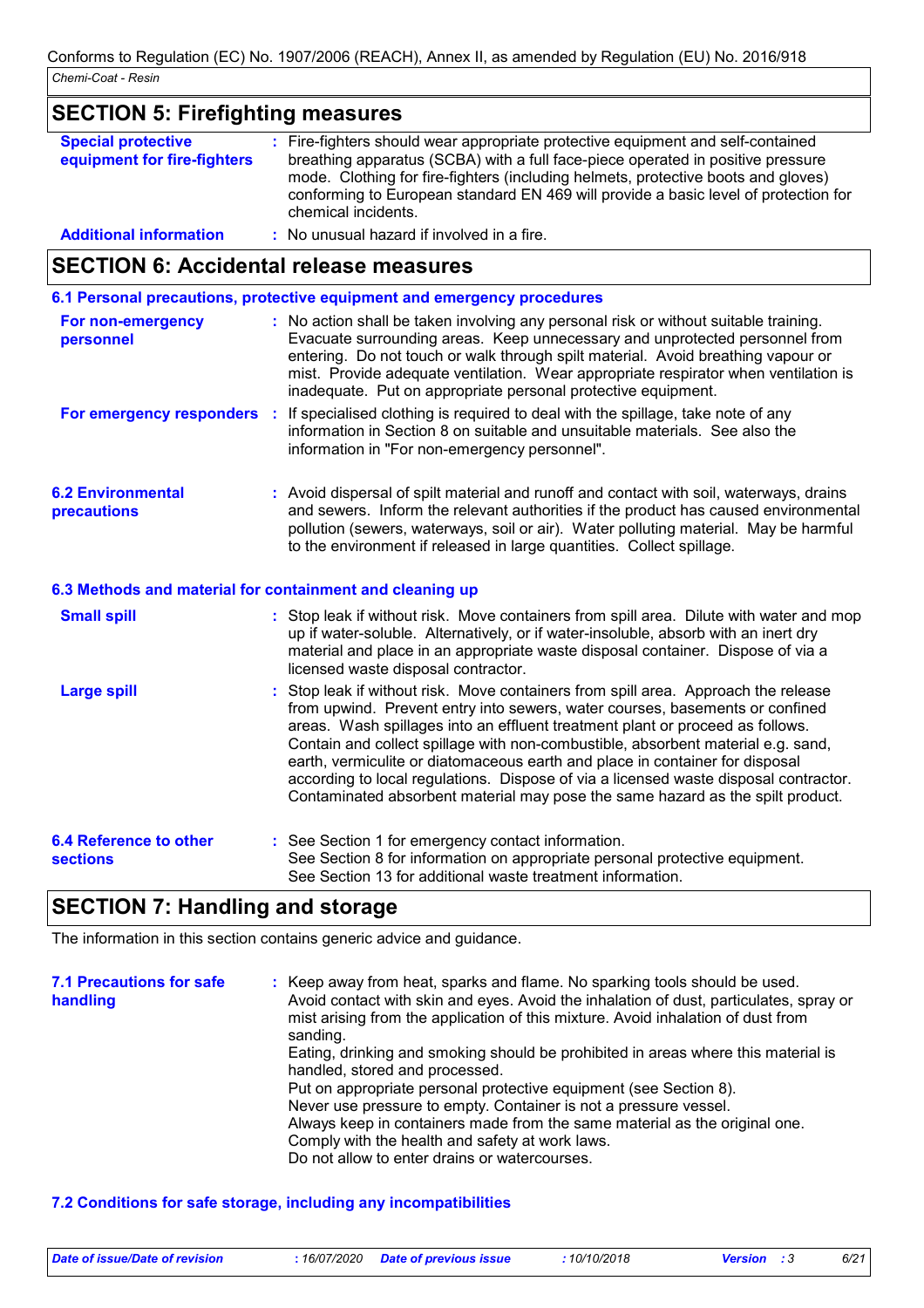### **SECTION 7: Handling and storage**

Store in accordance with local regulations.

### **Notes on joint storage**

Keep away from: oxidising agents, strong alkalis, strong acids.

#### **Additional information on storage conditions**

Observe label precautions. Store in a dry, cool and well-ventilated area. Keep away from heat and direct sunlight. Keep away from sources of ignition. No smoking. Prevent unauthorised access. Containers that have been opened must be carefully resealed and kept upright to prevent leakage.

### **Seveso Directive - Reporting thresholds (in tonnes)**

#### **Danger criteria**

| <b>Category</b> | <b>threshold</b> | Notification and MAPP Safety report threshold |
|-----------------|------------------|-----------------------------------------------|
| └               | 200 tonne        | 500 tonne                                     |

### **7.3 Specific end use(s)**

**Recommendations :**

: Not available.

**Industrial sector specific : solutions**

: Not available.

### **SECTION 8: Exposure controls/personal protection**

The information in this section contains generic advice and guidance. Information is provided based on typical anticipated uses of the product. Additional measures might be required for bulk handling or other uses that could significantly increase worker exposure or environmental releases.

### **8.1 Control parameters**

### **Occupational exposure limits**

| <b>Product/ingredient name</b>              |           | <b>Exposure limit values</b>                                                                                                                                                                                                                                                                                                                                                                                                                                                                                                                                                                                                                                                                                                                                                                                                                                                                                                                                                                                        |  |  |
|---------------------------------------------|-----------|---------------------------------------------------------------------------------------------------------------------------------------------------------------------------------------------------------------------------------------------------------------------------------------------------------------------------------------------------------------------------------------------------------------------------------------------------------------------------------------------------------------------------------------------------------------------------------------------------------------------------------------------------------------------------------------------------------------------------------------------------------------------------------------------------------------------------------------------------------------------------------------------------------------------------------------------------------------------------------------------------------------------|--|--|
| titanium dioxide                            |           | EH40/2005 WELs (United Kingdom (UK), 8/2018).<br>TWA: 10 mg/m <sup>3</sup> 8 hours. Form: inhalable dust<br>TWA: 4 mg/m <sup>3</sup> 8 hours. Form: respirable dust                                                                                                                                                                                                                                                                                                                                                                                                                                                                                                                                                                                                                                                                                                                                                                                                                                                 |  |  |
| <b>Recommended monitoring</b><br>procedures | required. | If this product contains ingredients with exposure limits, personal, workplace<br>atmosphere or biological monitoring may be required to determine the effectiveness<br>of the ventilation or other control measures and/or the necessity to use respiratory<br>protective equipment. Reference should be made to monitoring standards, such as<br>the following: European Standard EN 689 (Workplace atmospheres - Guidance for<br>the assessment of exposure by inhalation to chemical agents for comparison with<br>limit values and measurement strategy) European Standard EN 14042 (Workplace<br>atmospheres - Guide for the application and use of procedures for the assessment<br>of exposure to chemical and biological agents) European Standard EN 482<br>(Workplace atmospheres - General requirements for the performance of procedures<br>for the measurement of chemical agents) Reference to national guidance<br>documents for methods for the determination of hazardous substances will also be |  |  |

### **DNELs/DMELs**

| <b>Product/ingredient name</b>                                                              | <b>Type</b> | <b>Exposure</b>               | <b>Value</b>                      | <b>Population</b>                    | <b>Effects</b>                       |
|---------------------------------------------------------------------------------------------|-------------|-------------------------------|-----------------------------------|--------------------------------------|--------------------------------------|
| Formaldehyde, oligomeric reaction<br>products with 1-chloro-<br>2,3-epoxypropane and phenol | <b>DNEL</b> | Short term Dermal             | 83 mg/cm <sup>2</sup>             | Workers                              | Local                                |
|                                                                                             | DNEL        | Long term Dermal              | 104,15 mg/   Workers<br>kg bw/day |                                      | Systemic                             |
|                                                                                             | <b>DNEL</b> | Long term<br>Inhalation       | 29,39 mg/<br>m <sup>3</sup>       | Workers                              | Systemic                             |
|                                                                                             | DNEL        | Long term Dermal              | $62,5 \,\mathrm{mg}$<br>kg bw/day | General<br>population<br>[Consumers] | Systemic                             |
|                                                                                             | <b>DNEL</b> | Long term                     | $8,7 \,\mathrm{mg/m^3}$           | General                              | Systemic                             |
| Date of issue/Date of revision                                                              | :16/07/2020 | <b>Date of previous issue</b> | :10/10/2018                       |                                      | 7/21<br>$\cdot$ :3<br><b>Version</b> |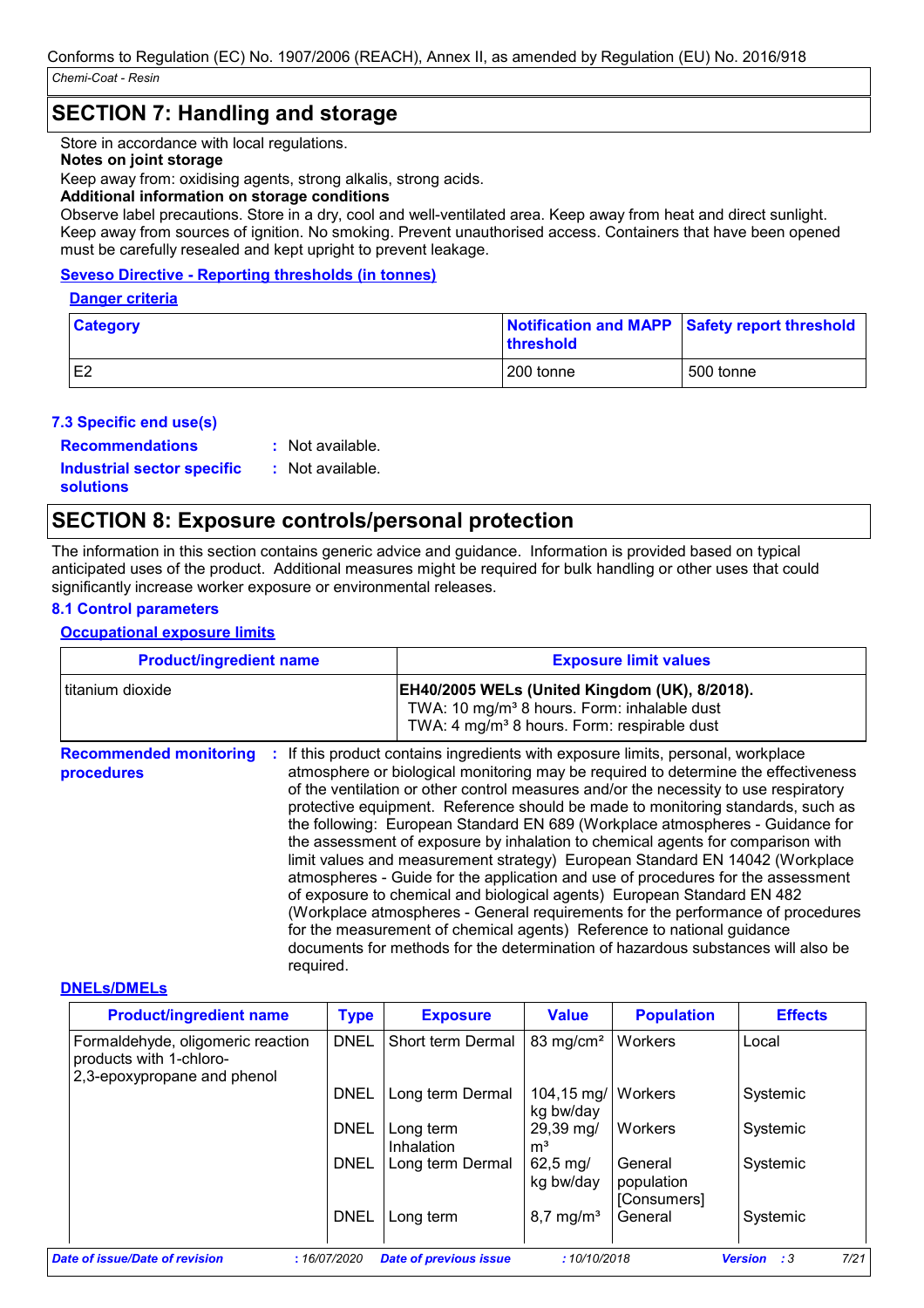| <b>SECTION 8: Exposure controls/personal protection</b>      |                            |                                                                                  |                                   |                                      |                     |
|--------------------------------------------------------------|----------------------------|----------------------------------------------------------------------------------|-----------------------------------|--------------------------------------|---------------------|
|                                                              |                            | Inhalation                                                                       |                                   | population                           |                     |
|                                                              | <b>DNEL</b>                | Long term Oral                                                                   | $6,25$ mg/<br>kg bw/day           | [Consumers]<br>General<br>population | Systemic            |
| titanium dioxide                                             | <b>DNEL</b>                | Long term<br>Inhalation                                                          | $10$ mg/m <sup>3</sup>            | [Consumers]<br>Workers               | Local               |
|                                                              | <b>DNEL</b>                | Long term Oral                                                                   | 700 mg/kg<br>bw/day               | General<br>population                | Systemic            |
| Formaldehyde, oligomeric reaction<br>products with 1-chloro- | <b>DNEL</b>                | Short term Dermal                                                                | 83 mg/cm <sup>2</sup>             | [Consumers]<br>Workers               | Local               |
| 2,3-epoxypropane and phenol                                  | <b>DNEL</b>                | Long term Dermal                                                                 | 104,15 mg/<br>kg bw/day           | Workers                              | Systemic            |
|                                                              | <b>DNEL</b>                | Long term<br>Inhalation                                                          | 29,39 mg/<br>m <sup>3</sup>       | Workers                              | Systemic            |
|                                                              | <b>DNEL</b>                | Long term Dermal                                                                 | 62,5 mg/<br>kg bw/day             | General<br>population<br>[Consumers] | Systemic            |
|                                                              | <b>DNEL</b>                | Long term<br>Inhalation                                                          | $8,7$ mg/m <sup>3</sup>           | General<br>population<br>[Consumers] | Systemic            |
|                                                              | <b>DNEL</b>                | Long term Oral                                                                   | $6,25 \,\mathrm{mg}$<br>kg bw/day | General<br>population<br>[Consumers] | Systemic            |
| Oxirane, mono[(C12-14-alkyloxy)<br>methyl] derivs.           | <b>DNEL</b>                | Short term Dermal                                                                | 17 mg/kg<br>bw/day                | Workers                              | Systemic            |
|                                                              | <b>DNEL</b><br><b>DNEL</b> | Short term Dermal<br>Short term<br>Inhalation                                    | 68 mg/cm $2$<br>29 mg/ $m3$       | Workers<br>Workers                   | Local<br>Systemic   |
|                                                              | <b>DNEL</b>                | Short term<br>Inhalation                                                         | $9,8$ mg/m <sup>3</sup>           | Workers                              | Local               |
|                                                              | <b>DNEL</b>                | Long term Dermal                                                                 | 3,9 mg/kg<br>bw/day               | Workers                              | Systemic            |
|                                                              | <b>DNEL</b>                | Long term<br>Inhalation                                                          | 13,8 mg/m <sup>3</sup> Workers    |                                      | Systemic            |
|                                                              | <b>DNEL</b><br><b>DNEL</b> | Long term Dermal   $1,7$ mg/cm <sup>2</sup>   Workers<br>Long term<br>Inhalation | $0,98 \text{ mg/m}^3$             | Workers                              | Local<br>Local      |
|                                                              | <b>DNEL</b>                | Short term Dermal                                                                | 10 mg/kg<br>bw/day                | General<br>population<br>[Consumers] | Systemic            |
|                                                              | <b>DNEL</b>                | Short term<br>Inhalation                                                         | $7,6$ mg/m <sup>3</sup>           | General<br>population                | Systemic            |
|                                                              | <b>DNEL</b>                | Short term Oral                                                                  | 1219 mg/<br>kg bw/day             | [Consumers]<br>General<br>population | Systemic            |
|                                                              | <b>DNEL</b>                | Short term Dermal                                                                | 40 mg/cm <sup>2</sup>             | [Consumers]<br>General<br>population | Local               |
|                                                              | <b>DNEL</b>                | Short term<br>Inhalation                                                         | $2,9$ mg/m <sup>3</sup>           | [Consumers]<br>General<br>population | Local               |
|                                                              | <b>DNEL</b>                | Long term Dermal                                                                 | $2,35 \, \text{mg}$<br>kg bw/day  | [Consumers]<br>General<br>population | Systemic            |
|                                                              | <b>DNEL</b>                | Long term<br>Inhalation                                                          | 4,1 mg/ $m^3$                     | [Consumers]<br>General<br>population | Systemic            |
|                                                              | <b>DNEL</b>                | Long term Oral                                                                   | 1 mg/kg                           | [Consumers]<br>General               | Systemic            |
| <b>Date of issue/Date of revision</b>                        | : 16/07/2020               | <b>Date of previous issue</b>                                                    | : 10/10/2018                      |                                      | Version : 3<br>8/21 |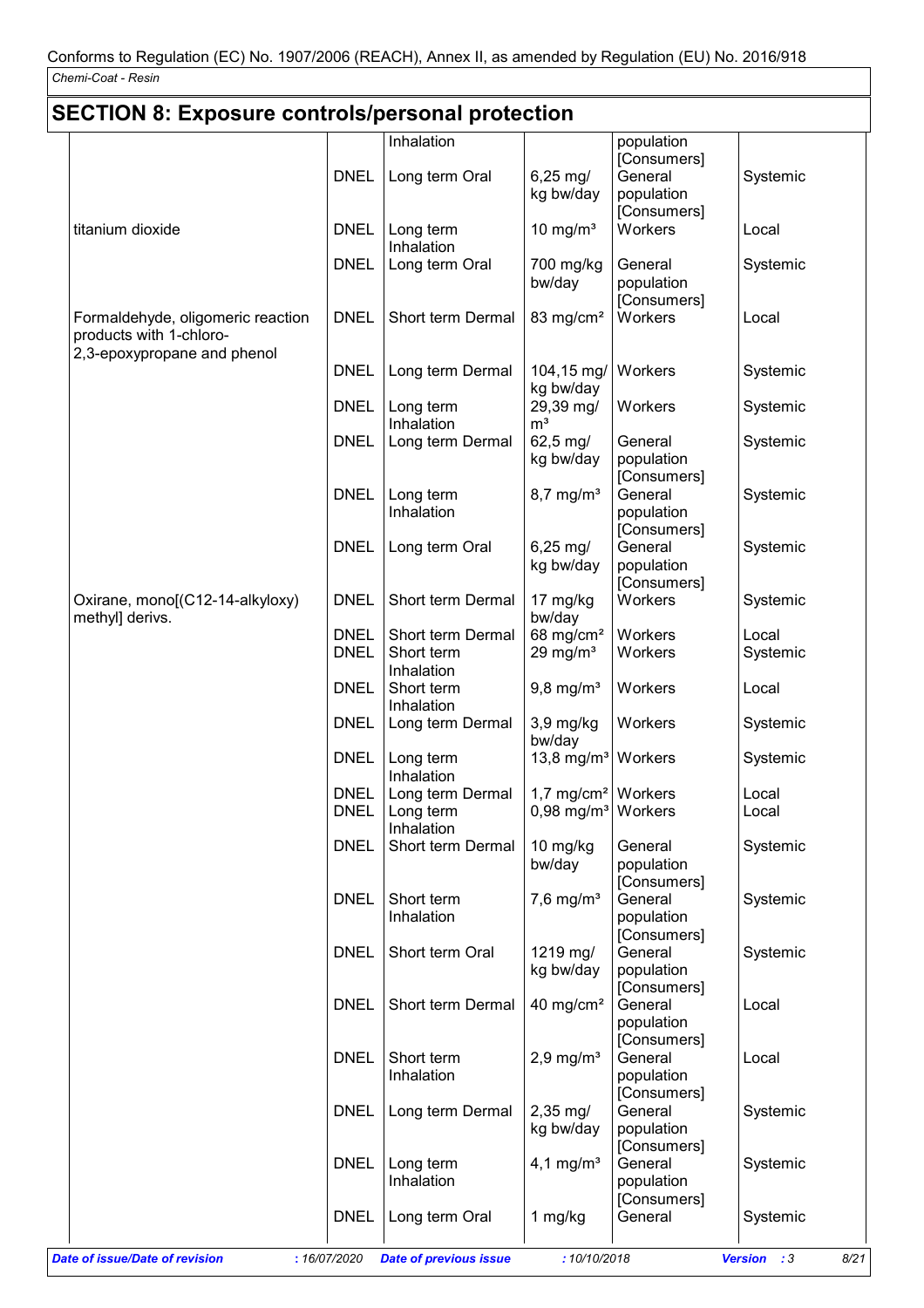| <b>SECTION 8: Exposure controls/personal protection</b> |             |                         |                        |                                      |       |
|---------------------------------------------------------|-------------|-------------------------|------------------------|--------------------------------------|-------|
|                                                         |             |                         | bw/day                 | population<br>[Consumers]            |       |
|                                                         | <b>DNEL</b> | Long term Dermal        | 1 mg/cm <sup>2</sup>   | General<br>population<br>[Consumers] | Local |
|                                                         | <b>DNEL</b> | Long term<br>Inhalation | 1,46 mg/m <sup>3</sup> | General<br>population<br>[Consumers] | Local |

**PNECs**

| <b>Product/ingredient name</b>                                                          | <b>Compartment Detail</b> | <b>Value</b>      | <b>Method Detail</b> |
|-----------------------------------------------------------------------------------------|---------------------------|-------------------|----------------------|
| Formaldehyde, oligomeric reaction products<br>with 1-chloro-2,3-epoxypropane and phenol | Fresh water               | $0,003$ mg/l      |                      |
|                                                                                         | Marine water              | 0,0003 mg/l       |                      |
|                                                                                         | Sewage Treatment<br>Plant | $10$ mg/l         |                      |
|                                                                                         | Fresh water sediment      | 0,294 mg/kg dwt   |                      |
|                                                                                         | Marine water sediment     | 0,0294 mg/kg dwt  |                      |
|                                                                                         | Soil                      | 0,237 mg/kg dwt   |                      |
| titanium dioxide                                                                        | Fresh water               | $0,127$ mg/l      |                      |
|                                                                                         | Marine                    | $>1$ mg/l         |                      |
|                                                                                         | Sewage Treatment<br>Plant | >100 mg/l         |                      |
|                                                                                         | Fresh water sediment      | >1000 mg/kg       |                      |
|                                                                                         | Marine water sediment     | $>100$ mg/kg      |                      |
|                                                                                         | Soil                      | $100$ mg/kg       |                      |
| Formaldehyde, oligomeric reaction products<br>with 1-chloro-2,3-epoxypropane and phenol | Fresh water               | $0,003$ mg/l      |                      |
|                                                                                         | Marine water              | 0,0003 mg/l       |                      |
|                                                                                         | Sewage Treatment<br>Plant | $10$ mg/l         |                      |
|                                                                                         | Fresh water sediment      | 0,294 mg/kg dwt   |                      |
|                                                                                         | Marine water sediment     | 0,0294 mg/kg dwt  |                      |
|                                                                                         | Soil                      | $0,237$ mg/kg dwt |                      |
| Oxirane, mono[(C12-14-alkyloxy)methyl]<br>derivs.                                       | Fresh water               | 0,0072 mg/l       |                      |
|                                                                                         | Marine                    | 0,00072 mg/l      |                      |
|                                                                                         | Sewage Treatment<br>Plant | 10 mg/l           |                      |
|                                                                                         | Fresh water sediment      | 66,77 mg/kg dwt   |                      |
|                                                                                         | Marine water sediment     | 6,677 mg/kg dwt   |                      |
|                                                                                         | Soil                      | 80,12 mg/kg dwt   |                      |

#### **8.2 Exposure controls**

| <b>Appropriate engineering</b><br><b>controls</b> | : Provide adequate ventilation. Where reasonably practicable, this should be<br>achieved by the use of local exhaust ventilation and good general extraction. If<br>these are not sufficient to maintain concentrations of particulates and solvent<br>vapours below the OEL, suitable respiratory protection must be worn.                                                                                                                                                 |
|---------------------------------------------------|-----------------------------------------------------------------------------------------------------------------------------------------------------------------------------------------------------------------------------------------------------------------------------------------------------------------------------------------------------------------------------------------------------------------------------------------------------------------------------|
| <b>Individual protection measures</b>             |                                                                                                                                                                                                                                                                                                                                                                                                                                                                             |
| <b>Hygiene measures</b>                           | : Wash hands, forearms and face thoroughly after handling chemical products, before<br>eating, smoking and using the lavatory and at the end of the working period.<br>Appropriate techniques should be used to remove potentially contaminated clothing.<br>Contaminated work clothing should not be allowed out of the workplace. Wash<br>contaminated clothing before reusing. Ensure that eyewash stations and safety<br>showers are close to the workstation location. |
| <b>Eye/face protection</b>                        | : Safety eyewear complying with an approved standard should be used when a risk<br>assessment indicates this is necessary to avoid exposure to liquid splashes, mists,<br>gases or dusts. If contact is possible, the following protection should be worn,<br>unless the assessment indicates a higher degree of protection: chemical splash<br>goggles. Recommended: safety glasses with side-shields. (EN 166)                                                            |
| Date of issue/Date of revision                    | <b>Date of previous issue</b><br>9/21<br>:16/07/2020<br>:10/10/2018<br><b>Version</b> : 3                                                                                                                                                                                                                                                                                                                                                                                   |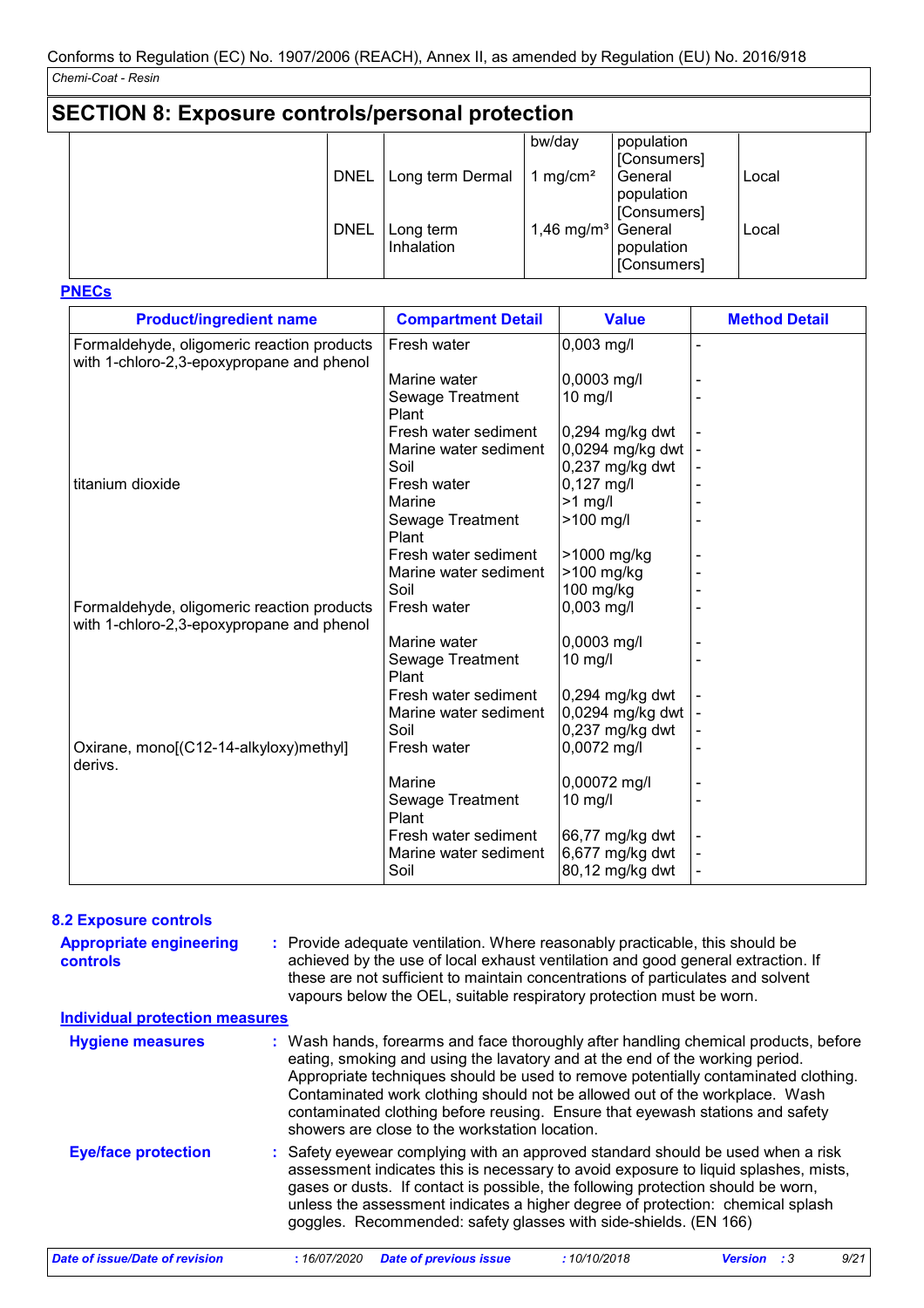### **SECTION 8: Exposure controls/personal protection**

#### **Skin protection**

### **Hand protection**

There is no one glove material or combination of materials that will give unlimited resistance to any individual or combination of chemicals.

The breakthrough time must be greater than the end use time of the product.

The instructions and information provided by the glove manufacturer on use, storage, maintenance and replacement must be followed.

Gloves should be replaced regularly and if there is any sign of damage to the glove material.

Always ensure that gloves are free from defects and that they are stored and used correctly.

The performance or effectiveness of the glove may be reduced by physical/chemical damage and poor maintenance.

Barrier creams may help to protect the exposed areas of the skin but should not be applied once exposure has occurred.

| <b>Gloves</b>                             | : For prolonged or repeated handling, use the following type of gloves:                                                                                                                                                                                                                                                         |
|-------------------------------------------|---------------------------------------------------------------------------------------------------------------------------------------------------------------------------------------------------------------------------------------------------------------------------------------------------------------------------------|
|                                           | Recommended: > 8 hours (breakthrough time): gloves : nitrile rubber (0.5mm)<br>The recommendation for the type or types of glove to use when handling this<br>product is based on information from the following source:<br><b>EN 374</b>                                                                                       |
|                                           | The user must check that the final choice of type of glove selected for handling this<br>product is the most appropriate and takes into account the particular conditions of<br>use, as included in the user's risk assessment.                                                                                                 |
| <b>Body protection</b>                    | : Personal protective equipment for the body should be selected based on the task<br>being performed and the risks involved and should be approved by a specialist<br>before handling this product. Recommended: Wear overalls or long sleeved shirt.<br>(EN 467)                                                               |
| <b>Other skin protection</b>              | : Appropriate footwear and any additional skin protection measures should be<br>selected based on the task being performed and the risks involved and should be<br>approved by a specialist before handling this product.                                                                                                       |
| <b>Respiratory protection</b>             | : Respirator selection must be based on known or anticipated exposure levels, the<br>hazards of the product and the safe working limits of the selected respirator.<br>Recommended: organic vapour (Type A) and particulate filter (as filter combination<br>A-P2) (EN 140)                                                     |
| <b>Environmental exposure</b><br>controls | : Emissions from ventilation or work process equipment should be checked to ensure<br>they comply with the requirements of environmental protection legislation. In some<br>cases, fume scrubbers, filters or engineering modifications to the process<br>equipment will be necessary to reduce emissions to acceptable levels. |

### **SECTION 9: Physical and chemical properties**

| <b>Date of issue/Date of revision</b>                     | :16/07/2020<br><b>Date of previous issue</b> | :10/10/2018 | <b>Version</b><br>:3 | 10/21 |
|-----------------------------------------------------------|----------------------------------------------|-------------|----------------------|-------|
| <b>Vapour pressure</b>                                    | $:$ Not available.                           |             |                      |       |
| <b>Upper/lower flammability or</b><br>explosive limits    | : Not available.                             |             |                      |       |
| <b>Flammability (solid, gas)</b>                          | : Not available.                             |             |                      |       |
| <b>Evaporation rate</b>                                   | : Not available.                             |             |                      |       |
| <b>Flash point</b>                                        | : Not available.                             |             |                      |       |
| Initial boiling point and<br>boiling range                | : Not available.                             |             |                      |       |
| <b>Melting point/freezing point</b>                       | : Not available.                             |             |                      |       |
| pH                                                        | Not available.                               |             |                      |       |
| <b>Odour threshold</b>                                    | $:$ Not available.                           |             |                      |       |
| <b>Odour</b>                                              | Mild.<br>÷.                                  |             |                      |       |
| <b>Colour</b>                                             | : Various                                    |             |                      |       |
| <b>Physical state</b>                                     | $:$ Liquid.                                  |             |                      |       |
| <b>Appearance</b>                                         |                                              |             |                      |       |
| 9.1 Information on basic physical and chemical properties |                                              |             |                      |       |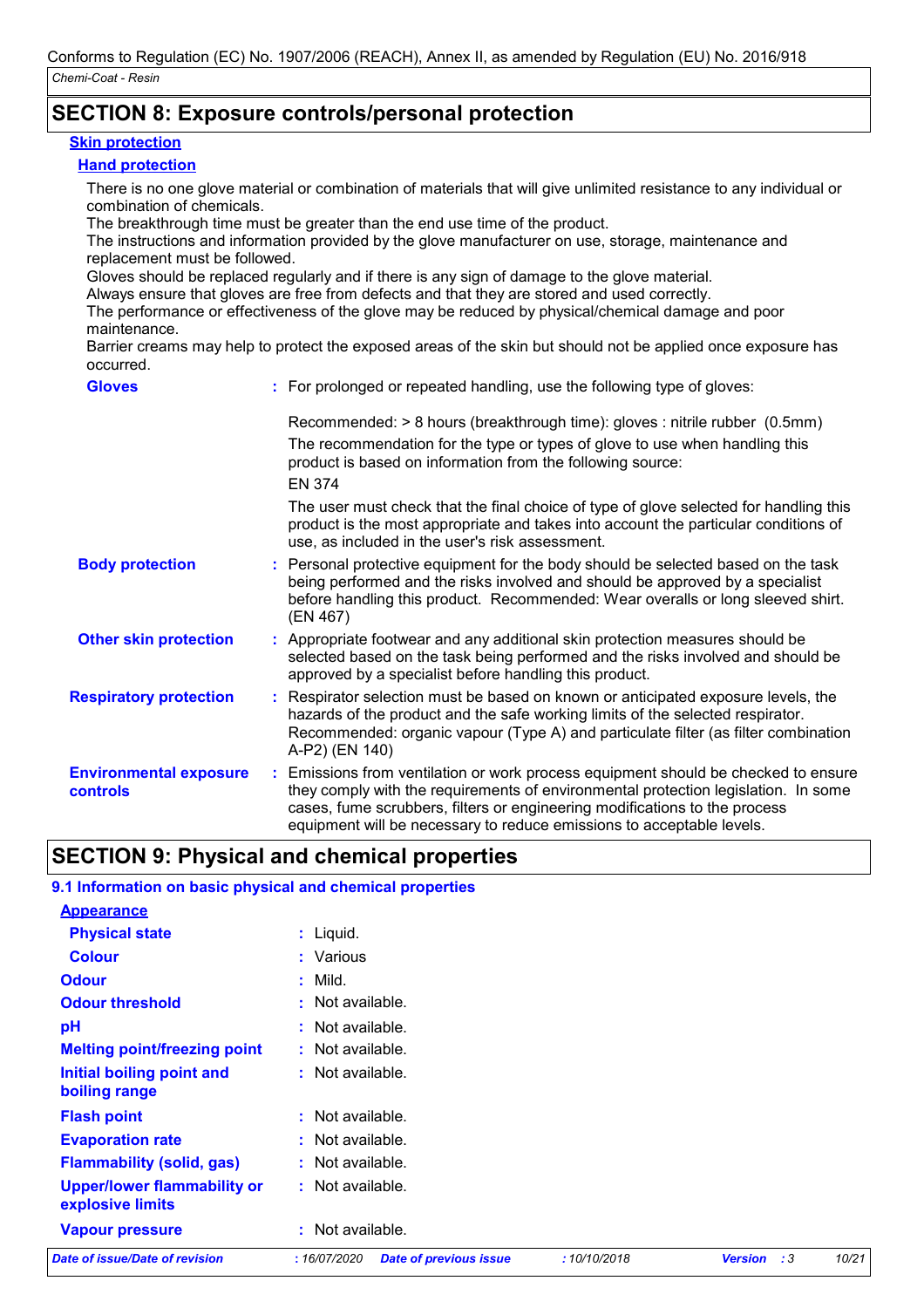## **SECTION 9: Physical and chemical properties**

| <b>Vapour density</b>                             | : Not available. |
|---------------------------------------------------|------------------|
| <b>Relative density</b>                           | 1,71             |
| <b>Solubility(ies)</b>                            | Not available.   |
| <b>Partition coefficient: n-octanol/</b><br>water | : Not available. |
| <b>Auto-ignition temperature</b>                  | Not available.   |
| <b>Decomposition temperature</b>                  | Not available.   |
| <b>Viscosity</b>                                  | Not available.   |
| <b>Explosive properties</b>                       | Not available.   |
| <b>Oxidising properties</b>                       | Not available.   |

### **9.2 Other information**

 $\mathbf{r}$ 

No additional information.

| <b>SECTION 10: Stability and reactivity</b>                                                                                                                                                   |  |  |  |  |
|-----------------------------------------------------------------------------------------------------------------------------------------------------------------------------------------------|--|--|--|--|
| : No specific test data related to reactivity available for this product or its ingredients.                                                                                                  |  |  |  |  |
| : Stable under recommended storage and handling conditions (see Section 7).                                                                                                                   |  |  |  |  |
| : Under normal conditions of storage and use, hazardous reactions will not occur.                                                                                                             |  |  |  |  |
| : When exposed to high temperatures may produce hazardous decomposition<br>products.                                                                                                          |  |  |  |  |
| : Keep away from the following materials to prevent strong exothermic reactions:<br>oxidising agents, strong alkalis, strong acids.                                                           |  |  |  |  |
| : Under normal conditions of storage and use, hazardous decomposition products<br>should not be produced.<br>If involved in a fire, toxic gases including CO, CO2 and smoke can be generated. |  |  |  |  |
|                                                                                                                                                                                               |  |  |  |  |

### **SECTION 11: Toxicological information**

### **11.1 Information on toxicological effects**

### **Acute toxicity**

| <b>Product/ingredient name</b>                                         | <b>Result</b>                      | <b>Species</b> | <b>Dose</b>  | <b>Exposure</b> |
|------------------------------------------------------------------------|------------------------------------|----------------|--------------|-----------------|
| $\text{Bis}[4-(2,3-\text{epoxy} \text{ property})]$<br>phenyl] propane | LD50 Dermal                        | Rabbit         | $20$ g/kg    |                 |
| titanium dioxide                                                       | LC50 Inhalation Dusts and<br>mists | Rat            | $>6,82$ mg/l | 4 hours         |
|                                                                        | LD50 Dermal                        | Rabbit         | $>10$ g/kg   |                 |
|                                                                        | LD50 Oral                          | Rat            | $>24$ g/kg   |                 |
| $1,4-bis(2,3-epoxypropoxy)$<br>butane                                  | LD50 Dermal                        | Rabbit         | 1130 mg/kg   |                 |
|                                                                        | LD50 Dermal                        | Rat            | >2000 mg/kg  |                 |
|                                                                        | LD50 Oral                          | Rat            | 1134 mg/kg   |                 |
|                                                                        | LD50 Oral                          | Rat            | 1410 mg/kg   |                 |
| oxirane, mono<br>(C10-16-alkyloxy)methyl]<br>derivs                    | LD50 Oral                          | Rat            | >5000 mg/kg  |                 |
| hydrocarbons, aromatic, C9                                             | LD50 Oral                          | Rat            | 8400 mg/kg   |                 |
| bis-[4-(2,3-epoxipropoxi)<br>phenyl]propane                            | LD50 Dermal                        | Rabbit         | $20$ g/kg    |                 |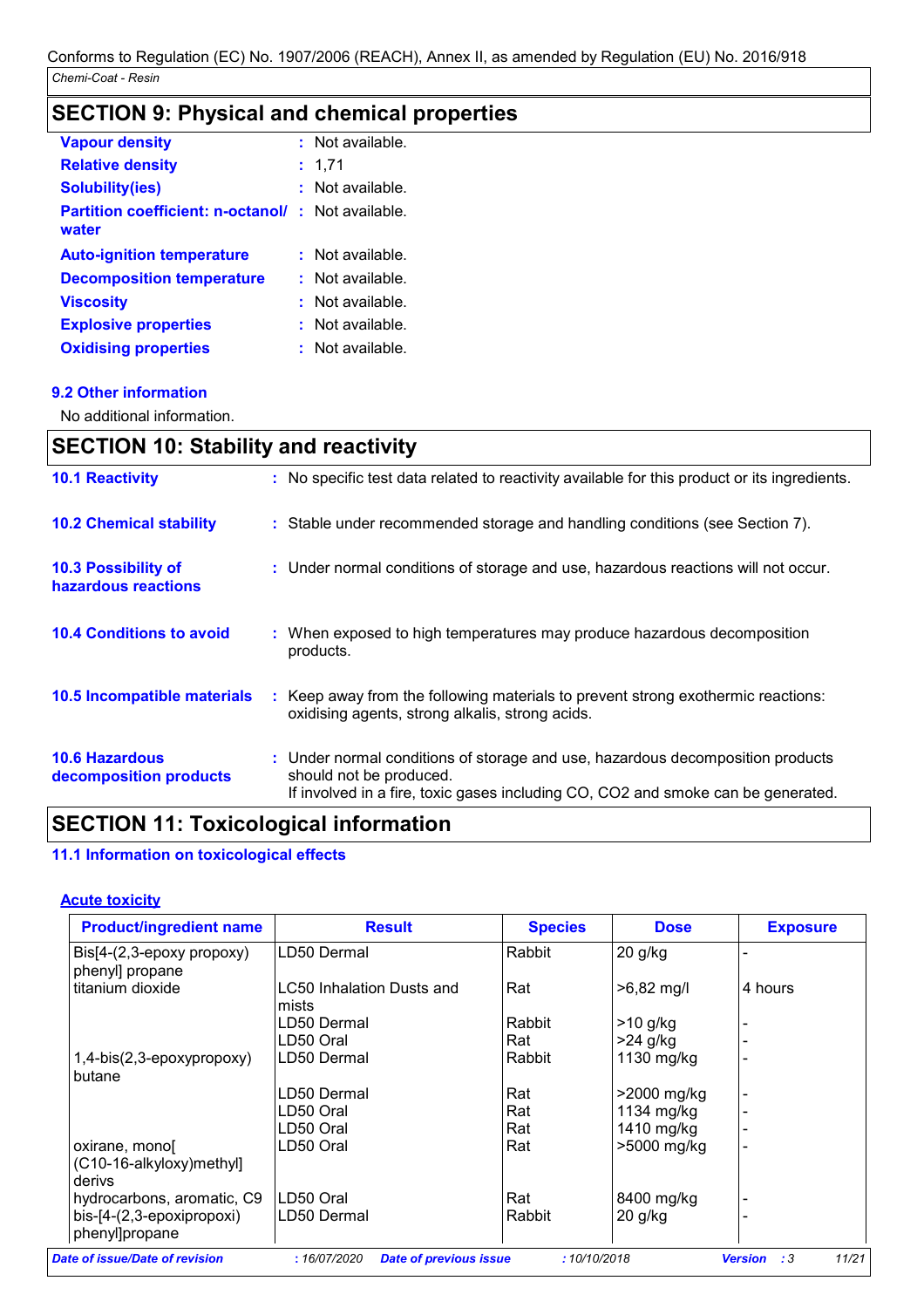### **SECTION 11: Toxicological information**

| Formaldehyde, oligomeric<br>reaction products with<br>1-chloro-2,3-epoxypropane | LD50 Oral                                                           | Rat    | >5000 mg/kg              |         |
|---------------------------------------------------------------------------------|---------------------------------------------------------------------|--------|--------------------------|---------|
| and phenol                                                                      |                                                                     |        |                          |         |
| phenol, methylstyrenated                                                        | LD50 Dermal                                                         | Rat    | >2000 mg/kg              |         |
|                                                                                 | LD50 Oral                                                           | Rat    | >3600 mg/kg              |         |
| Oxirane, mono<br>(C12-14-alkyloxy)methyl]<br>derivs.                            | LC50 Inhalation Dusts and<br>mists                                  | Rat    | $>150$ mg/m <sup>3</sup> | 7 hours |
|                                                                                 | LD50 Oral                                                           | Rat    | 17100 mg/kg              |         |
| pine oil                                                                        | LD50 Dermal                                                         | Rabbit | 5 g/kg                   |         |
|                                                                                 | LD50 Oral                                                           | Rat    | $2,1$ g/kg               |         |
| <b>Conclusion/Summary</b>                                                       | : Based on available data, the classification criteria are not met. |        |                          |         |

### **Acute toxicity estimates**

Not available.

### **Irritation/Corrosion**

| <b>Product/ingredient name</b>                                                                | <b>Result</b>                                    | <b>Species</b>                                       | <b>Score</b>             | <b>Exposure</b>             | <b>Observation</b> |
|-----------------------------------------------------------------------------------------------|--------------------------------------------------|------------------------------------------------------|--------------------------|-----------------------------|--------------------|
| Bis[4-(2,3-epoxy propoxy)<br>phenyl] propane                                                  | Eyes - Severe irritant                           | Rabbit<br>24 hours 2<br>$\blacksquare$<br>milligrams |                          | $\overline{\phantom{a}}$    |                    |
|                                                                                               | Skin - Mild irritant                             | Rabbit                                               | $\overline{\phantom{a}}$ | 500<br>milligrams           |                    |
| Formaldehyde, oligomeric<br>reaction products with<br>1-chloro-2,3-epoxypropane<br>and phenol | Skin - Mild irritant                             | Rabbit                                               | $\overline{\phantom{a}}$ | 24 hours 500<br>microliters |                    |
|                                                                                               | Skin - Erythema/Eschar                           | Rabbit                                               | 0,7                      | 4 hours                     | 72 hours           |
| 1,4-bis(2,3-epoxypropoxy)<br>butane                                                           | Eyes - Moderate irritant                         | Rabbit                                               |                          | 100<br>milligrams           |                    |
|                                                                                               | Skin - Moderate irritant                         | Rabbit                                               | $\overline{\phantom{a}}$ | 24 hours 10<br>milligrams   |                    |
| hydrocarbons, aromatic, C9                                                                    | Eyes - Mild irritant                             | Rabbit                                               | $\overline{\phantom{a}}$ | 24 hours 100<br>UI          |                    |
| bis-[4-(2,3-epoxipropoxi)<br>phenyl]propane                                                   | Eyes - Severe irritant                           | Rabbit                                               | $\overline{\phantom{a}}$ | 24 hours 2<br>milligrams    | $\blacksquare$     |
|                                                                                               | Skin - Mild irritant                             | Rabbit                                               | $\overline{\phantom{a}}$ | 500<br>milligrams           |                    |
| Formaldehyde, oligomeric<br>reaction products with<br>1-chloro-2,3-epoxypropane<br>and phenol | Skin - Mild irritant                             | Rabbit                                               | $\overline{\phantom{a}}$ | 24 hours 500<br>microliters |                    |
| Oxirane, mono[<br>(C12-14-alkyloxy)methyl]<br>derivs.                                         | Skin - Moderate irritant                         | Rabbit                                               | $\blacksquare$           | 24 hours 500<br>microliters |                    |
|                                                                                               | Skin - Primary dermal irritation<br>index (PDII) | Rabbit                                               | 4,1                      | 24 hours                    |                    |
|                                                                                               | Skin - Primary dermal irritation<br>index (PDII) | Rabbit                                               | 5,75                     | 24 hours                    | $\blacksquare$     |
|                                                                                               | Eyes - Mild irritant                             | Rabbit                                               |                          |                             |                    |
| pine oil                                                                                      | Skin - Severe irritant                           | Rabbit                                               | $\blacksquare$           | 24 hours 500<br>milligrams  |                    |

### **Conclusion/Summary**

**Skin :** Causes skin irritation.

- **Eyes :** Causes serious eye irritation.
- 
- **Respiratory :** Based on available data, the classification criteria are not met.

**Sensitisation**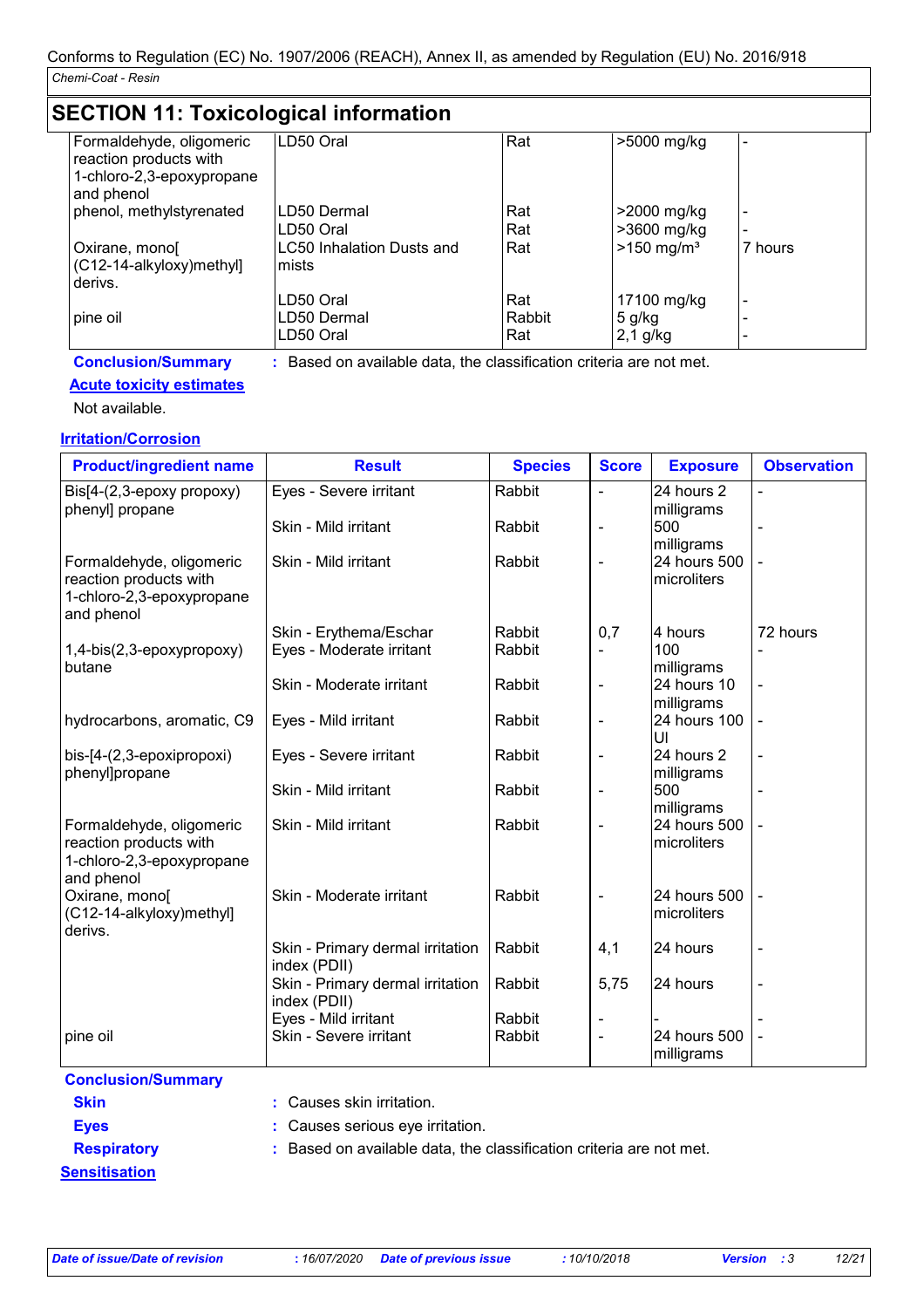### **SECTION 11: Toxicological information**

| <b>Product/ingredient name</b>                                                                | <b>Route of</b><br>exposure | <b>Species</b> | <b>Result</b> |  |  |
|-----------------------------------------------------------------------------------------------|-----------------------------|----------------|---------------|--|--|
| $\text{Bis}[4-(2,3-\text{epoxy} \text{ property})]$<br>phenyl] propane                        | skin                        | Mouse          | Sensitising   |  |  |
|                                                                                               | skin                        | Guinea pig     | Sensitising   |  |  |
| Formaldehyde, oligomeric<br>reaction products with<br>1-chloro-2,3-epoxypropane<br>and phenol | skin                        | Guinea pig     | Sensitising   |  |  |
| 1,4-bis(2,3-epoxypropoxy)<br>butane                                                           | skin                        | Guinea pig     | Sensitising   |  |  |
| bis-[4-(2,3-epoxipropoxi)<br>phenyl]propane                                                   | skin                        | Mouse          | Sensitising   |  |  |
|                                                                                               | skin                        | Guinea pig     | Sensitising   |  |  |
| Formaldehyde, oligomeric<br>reaction products with<br>1-chloro-2,3-epoxypropane<br>and phenol | skin                        | Guinea pig     | Sensitising   |  |  |
| Oxirane, mono[<br>(C12-14-alkyloxy)methyl]<br>derivs.                                         | skin                        | Guinea pig     | Sensitising   |  |  |

**Conclusion/Summary**

**Skin :** May cause an allergic skin reaction.

**Respiratory :** Based on available data, the classification criteria are not met.

**Mutagenicity**

| <b>Product/ingredient name</b>                                                                | <b>Test</b>     | <b>Experiment</b>                                                   | <b>Result</b> |
|-----------------------------------------------------------------------------------------------|-----------------|---------------------------------------------------------------------|---------------|
| Formaldehyde, oligomeric<br>reaction products with<br>1-chloro-2,3-epoxypropane<br>and phenol | OECD 476        | Experiment: In vitro<br>Subject: Mammalian-Animal                   | Positive      |
|                                                                                               | <b>OECD 471</b> | Subject: Bacteria                                                   | Positive      |
|                                                                                               | OECD 474        | Subject: Mammalian-Animal                                           | Negative      |
| Formaldehyde, oligomeric                                                                      | OECD 476        | Experiment: In vitro                                                | Positive      |
| reaction products with                                                                        |                 | Subject: Mammalian-Animal                                           |               |
| 1-chloro-2,3-epoxypropane<br>and phenol                                                       |                 |                                                                     |               |
|                                                                                               | OECD 471        | Subject: Bacteria                                                   | Positive      |
|                                                                                               | OECD 474        | Subject: Mammalian-Animal                                           | Negative      |
| Oxirane, mono                                                                                 | OECD 471        | Subject: Bacteria                                                   | Positive      |
| (C12-14-alkyloxy)methyl]                                                                      |                 | Metabolic activation: with and                                      |               |
| derivs.                                                                                       |                 | without S9 metabolic activation                                     |               |
|                                                                                               | OECD 476        | Experiment: In vitro                                                | Negative      |
|                                                                                               |                 | Subject: Mammalian-Animal                                           |               |
|                                                                                               | OECD 474        | Experiment: In vivo                                                 | Negative      |
|                                                                                               |                 | Subject: Mammalian-Animal                                           |               |
|                                                                                               | OECD 475        | Experiment: In vivo                                                 | Negative      |
|                                                                                               |                 | Subject: Mammalian-Animal                                           |               |
| <b>Conclusion/Summary</b>                                                                     |                 | : Based on available data, the classification criteria are not met. |               |

**Carcinogenicity**

**Conclusion/Summary :** Based on available data, the classification criteria are not met.

**Reproductive toxicity**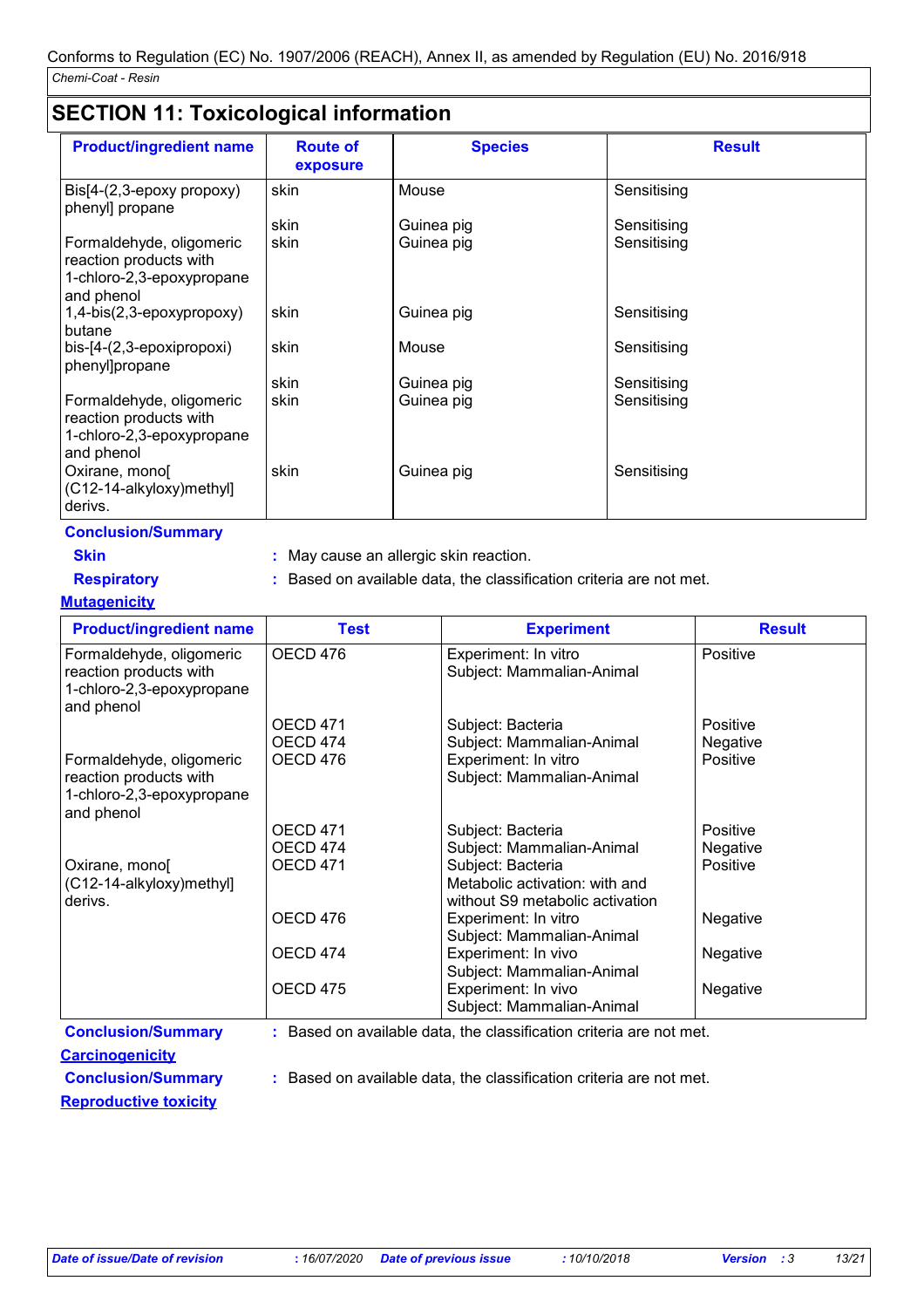## **SECTION 11: Toxicological information**

| <b>Product/ingredient name</b>                                                                | <b>Maternal</b><br>toxicity | <b>Fertility</b>         | <b>Developmental</b><br>toxin | <b>Species</b>                  | <b>Dose</b>                         | <b>Exposure</b> |
|-----------------------------------------------------------------------------------------------|-----------------------------|--------------------------|-------------------------------|---------------------------------|-------------------------------------|-----------------|
| Formaldehyde, oligomeric<br>reaction products with<br>1-chloro-2,3-epoxypropane<br>and phenol | <b>Negative</b>             | $\overline{\phantom{0}}$ |                               | Rat                             | Oral: 540<br>mg/kg                  |                 |
| hydrocarbons, aromatic, C9                                                                    |                             | ۰                        | Negative                      | Mammal - species<br>unspecified | IRoute of<br>exposure<br>unreported |                 |
| Formaldehyde, oligomeric<br>reaction products with<br>1-chloro-2,3-epoxypropane<br>and phenol | <b>Negative</b>             | $\overline{\phantom{a}}$ |                               | Rat                             | Oral: 540<br>mg/kg                  |                 |

**Conclusion/Summary :** Based on available data, the classification criteria are not met.

### **Teratogenicity**

| <b>Product/ingredient name</b>                                                                | <b>Result</b>                              | <b>Species</b>  | <b>Dose</b>  | <b>Exposure</b>             |
|-----------------------------------------------------------------------------------------------|--------------------------------------------|-----------------|--------------|-----------------------------|
| $\text{Bis}[4-(2,3-\text{epoxy} \text{ property})]$<br>phenyl] propane                        | Positive - Dermal                          | Rabbit          | 300 mg/kg    | 1 days per week             |
|                                                                                               | Positive - Oral                            | Rat             | $180$ mg/kg  | 1 days per week             |
|                                                                                               | Positive - Oral                            | Rabbit          | 180 mg/kg    | 1 days per week             |
| Formaldehyde, oligomeric<br>reaction products with<br>1-chloro-2,3-epoxypropane<br>and phenol | Positive - Dermal                          | Rabbit          | 300 mg/kg    | 6 hours; 7 days<br>per week |
|                                                                                               | Positive - Dermal                          | Rabbit          | $100$ mg/kg  | 6 hours; 7 days<br>per week |
|                                                                                               | Negative - Route of exposure<br>unreported | Rabbit - Female | $>300$ mg/kg |                             |
| bis-[4-(2,3-epoxipropoxi)<br>phenyl]propane                                                   | Positive - Dermal                          | Rabbit          | 300 mg/kg    | 1 days per week             |
|                                                                                               | Positive - Oral                            | Rat             | 180 mg/kg    | 1 days per week             |
|                                                                                               | Positive - Oral                            | Rabbit          | 180 mg/kg    | 1 days per week             |
| Formaldehyde, oligomeric<br>reaction products with                                            | Negative - Route of exposure<br>unreported | Rabbit - Female | $>300$ mg/kg |                             |
| 1-chloro-2,3-epoxypropane                                                                     |                                            |                 |              |                             |
| and phenol<br>Oxirane, mono<br>(C12-14-alkyloxy) methyl<br>derivs.                            | Negative - Route of exposure<br>unreported | Rat - Female    | $>200$ mg/kg |                             |

**Conclusion/Summary :** Based on available data, the classification criteria are not met.

### **Specific target organ toxicity (single exposure)**

| <b>Product/ingredient name</b> | <b>Category</b> | <b>Route of</b><br>exposure | <b>Target organs</b>            |
|--------------------------------|-----------------|-----------------------------|---------------------------------|
| hydrocarbons, aromatic, C9     | Category 3      |                             | Respiratory tract<br>irritation |
|                                | Category 3      |                             | Narcotic effects                |

### **Specific target organ toxicity (repeated exposure)**

Not available.

### **Aspiration hazard**

| <b>Product/ingredient name</b> | <b>Result</b>                         |
|--------------------------------|---------------------------------------|
| hydrocarbons, aromatic, C9     | ASPIRATION HAZARD - Category 1        |
| pine oil                       | <b>ASPIRATION HAZARD - Category 1</b> |

**Delayed and immediate effects as well as chronic effects from short and long-term exposure Short term exposure**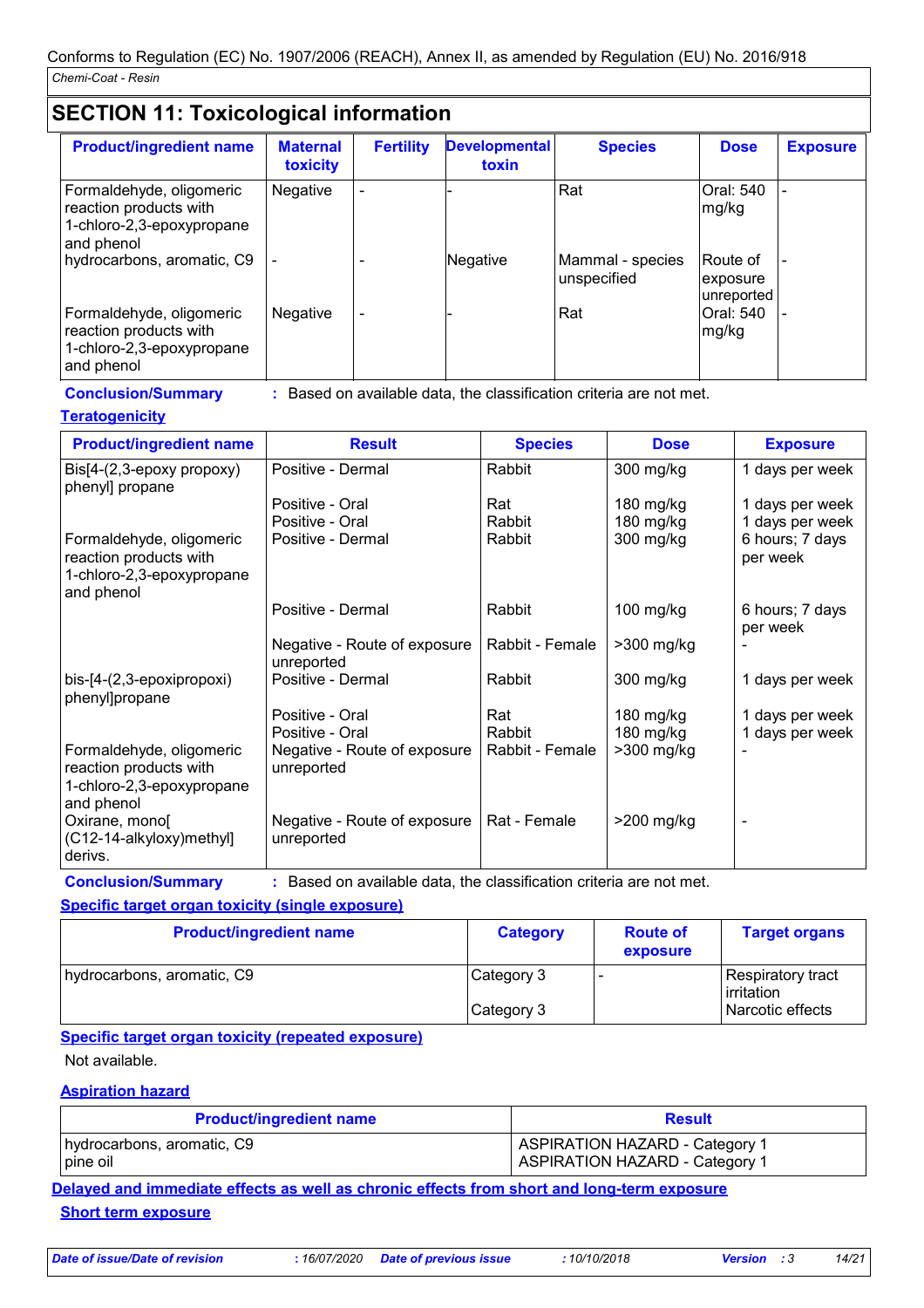| <b>SECTION 11: Toxicological information</b> |                                                                                                          |  |  |  |
|----------------------------------------------|----------------------------------------------------------------------------------------------------------|--|--|--|
| <b>Potential immediate</b><br>effects        | : Not available.                                                                                         |  |  |  |
| <b>Potential delayed effects</b>             | : Not available.                                                                                         |  |  |  |
| <b>Long term exposure</b>                    |                                                                                                          |  |  |  |
| <b>Potential immediate</b><br>effects        | $:$ Not available.                                                                                       |  |  |  |
| <b>Potential delayed effects</b>             | : Not available.                                                                                         |  |  |  |
| <b>Potential chronic health effects</b>      |                                                                                                          |  |  |  |
| Not available.                               |                                                                                                          |  |  |  |
| <b>Conclusion/Summary</b>                    | : Based on available data, the classification criteria are not met.                                      |  |  |  |
| <b>General</b>                               | : Once sensitized, a severe allergic reaction may occur when subsequently exposed<br>to very low levels. |  |  |  |
| <b>Carcinogenicity</b>                       | : No known significant effects or critical hazards.                                                      |  |  |  |
| <b>Mutagenicity</b>                          | : No known significant effects or critical hazards.                                                      |  |  |  |
| <b>Teratogenicity</b>                        | : No known significant effects or critical hazards.                                                      |  |  |  |
| <b>Developmental effects</b>                 | : No known significant effects or critical hazards.                                                      |  |  |  |
| <b>Fertility effects</b>                     | : No known significant effects or critical hazards.                                                      |  |  |  |
| <b>Other information</b>                     | : Not available.                                                                                         |  |  |  |

### **SECTION 12: Ecological information**

### **12.1 Toxicity**

There are no data available on the mixture itself. Do not allow to enter drains or watercourses.

The mixture has been assessed following the summation method of the CLP Regulation (EC) No 1272/2008 and is classified for eco-toxicological properties accordingly. See Sections 2 and 3 for details.

| <b>Product/ingredient name</b>                                                                | <b>Result</b>                            | <b>Species</b>                                | <b>Exposure</b> |
|-----------------------------------------------------------------------------------------------|------------------------------------------|-----------------------------------------------|-----------------|
| Formaldehyde, oligomeric<br>reaction products with<br>1-chloro-2,3-epoxypropane<br>and phenol | Acute EC50 1,8 mg/l                      | Algae                                         | 72 hours        |
|                                                                                               | Acute EC50 2 mg/l                        | Daphnia spec.                                 | 24 hours        |
|                                                                                               | Acute EC50 1,6 mg/l                      | Daphnia spec.                                 | 48 hours        |
|                                                                                               | Acute IC50 >100 mg/l                     | <b>Bacteria</b>                               | 3 hours         |
|                                                                                               | Acute LC50 0,55 mg/l                     | Fish                                          | 96 hours        |
|                                                                                               | Acute LC50 2 mg/l                        | Fish                                          | 96 hours        |
|                                                                                               | Chronic NOEC 0,3 mg/l                    | Daphnia spec.                                 | 21 days         |
| titanium dioxide                                                                              | Acute LC50 3 mg/l Fresh water            | Crustaceans - Ceriodaphnia<br>dubia - Neonate | 48 hours        |
|                                                                                               | Acute LC50 6,5 mg/l Fresh water          | Daphnia spec. - Daphnia pulex -<br>Neonate    | 48 hours        |
|                                                                                               | Acute LC50 >1000000 µg/l Marine<br>water | Fish - Fundulus heteroclitus                  | 96 hours        |
| 1,4-bis(2,3-epoxypropoxy)<br>butane                                                           | Acute EC50 75 mg/l                       | Daphnia spec. - Daphnia magna 24 hours        |                 |
|                                                                                               | Acute LC50 24 mg/l                       | Fish - Brachydanio rerio                      | 96 hours        |
|                                                                                               | Chronic NOEC 80 mg/l                     | Algae                                         | 72 hours        |
| Formaldehyde, oligomeric<br>reaction products with<br>1-chloro-2,3-epoxypropane<br>and phenol | Acute EC50 1,8 mg/l                      | Algae                                         | 72 hours        |
|                                                                                               | Acute EC50 2 mg/l                        | Daphnia spec.                                 | 24 hours        |
|                                                                                               | Acute EC50 1,6 mg/l                      | Daphnia spec.                                 | 48 hours        |
|                                                                                               | Acute IC50 >100 mg/l                     | <b>Bacteria</b>                               | 3 hours         |
|                                                                                               | Acute LC50 0,55 mg/l                     | Fish                                          | 96 hours        |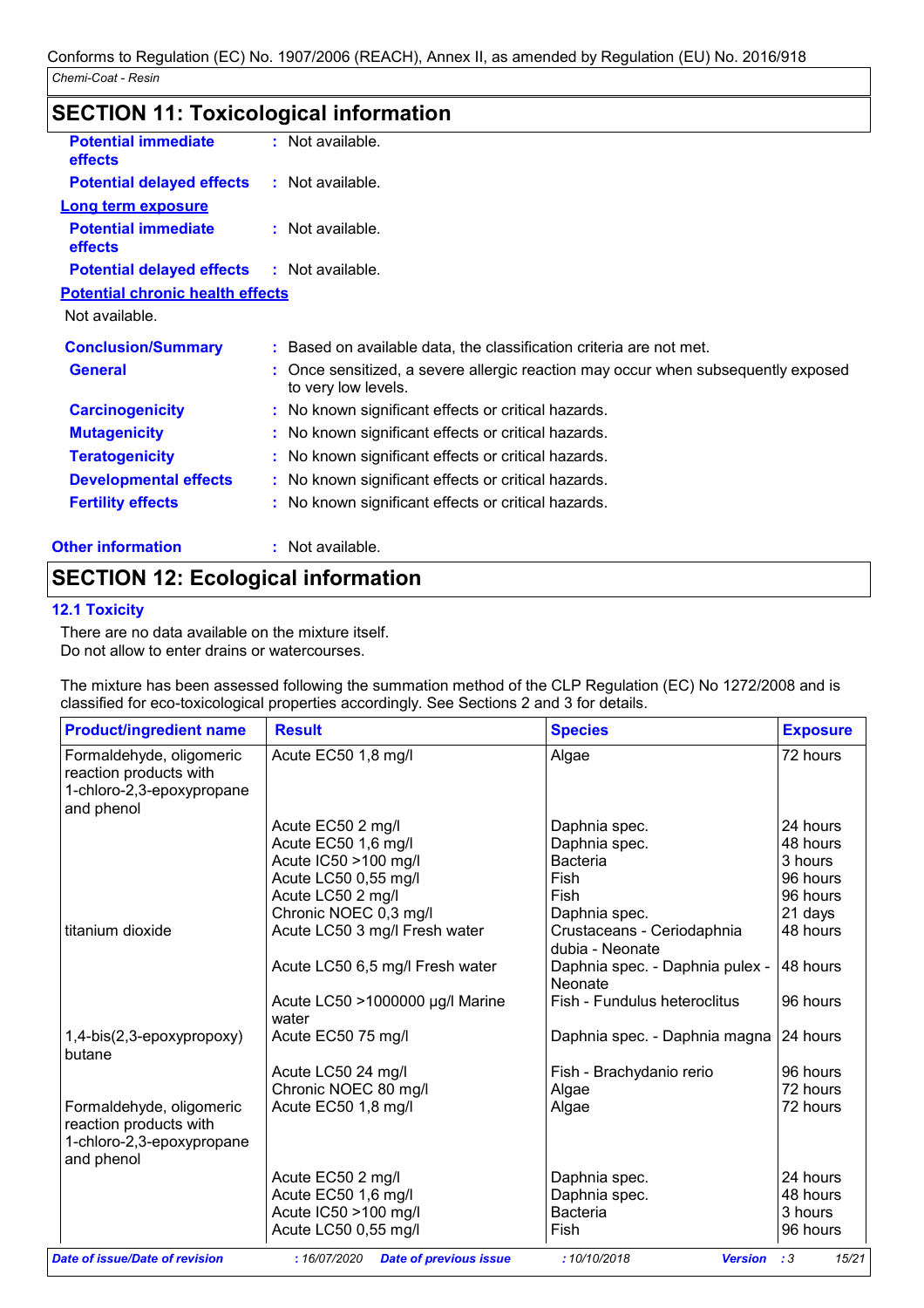### **SECTION 12: Ecological information**

|                          | Acute LC50 2 mg/l                | <b>Fish</b>                     | 96 hours  |
|--------------------------|----------------------------------|---------------------------------|-----------|
|                          | Chronic NOEC 0,3 mg/l            | Daphnia spec.                   | 21 days   |
| Oxirane, mono            | Acute EC50 >100 mg/l             | <b>Bacteria</b>                 | 3 hours   |
| (C12-14-alkyloxy)methyl] |                                  |                                 |           |
| derivs.                  |                                  |                                 |           |
|                          | Acute EC50 7,2 mg/l              | Daphnia spec.                   | 48 hours  |
|                          | Acute IC50 844 mg/l              | Algae                           | 72 hours  |
|                          | Acute LC50 5000 mg/l             | Fish                            | 196 hours |
|                          | Acute LC50 1800 mg/l             | Fish                            | 196 hours |
| pine oil                 | Acute EC50 24,5 ppm Fresh water  | Daphnia spec. - Daphnia magna   | 48 hours  |
|                          | Acute LC50 18,35 ppm Fresh water | Fish - Oncorhynchus mykiss -    | 96 hours  |
|                          |                                  | Juvenile (Fledgling, Hatchling, |           |
|                          |                                  | Weanling)                       |           |

**Conclusion/Summary :** Toxic to aquatic life with long lasting effects.

### **12.2 Persistence and degradability**

| <b>Product/ingredient name</b>                                                                | <b>Test</b> | <b>Result</b>                        | <b>Dose</b> | <b>Inoculum</b> |
|-----------------------------------------------------------------------------------------------|-------------|--------------------------------------|-------------|-----------------|
| Bis[4-(2,3-epoxy propoxy)<br>phenyl] propane                                                  | OECD 301B   | 6 to 12 % - Not readily - 28<br>days |             |                 |
| Formaldehyde, oligomeric<br>reaction products with<br>1-chloro-2,3-epoxypropane<br>and phenol | OECD 301B   | 16 % - Not readily - 28 days         |             |                 |
|                                                                                               |             | 0 % - Not readily - 28 days          |             |                 |
| bis-[4-(2,3-epoxipropoxi)<br>phenyl]propane                                                   | OECD 301B   | 6 to 12 % - Not readily - 28<br>days |             |                 |
| Formaldehyde, oligomeric<br>reaction products with<br>1-chloro-2,3-epoxypropane<br>and phenol |             | 0 % - Not readily - 28 days          |             |                 |
| Oxirane, mono<br>(C12-14-alkyloxy)methyl]<br>derivs.                                          | OECD 301F   | 57 to 65 % - Inherent - 7 days       |             |                 |
|                                                                                               | OECD 301D   | 35 % - Not readily - 28 days         |             |                 |

**Conclusion/Summary :** Based on available data, the classification criteria are not met. This product has not been tested for biodegradation.

| <b>Product/ingredient name</b> | <b>Aquatic half-life</b> | <b>Photolysis</b> | <b>Biodegradability</b> |
|--------------------------------|--------------------------|-------------------|-------------------------|
| Bis[4-(2,3-epoxy propoxy)      | $\overline{\phantom{a}}$ |                   | Not readily             |
| phenyl] propane                |                          |                   |                         |
| Formaldehyde, oligomeric       | $\overline{\phantom{a}}$ |                   | Not readily             |
| reaction products with         |                          |                   |                         |
| 1-chloro-2,3-epoxypropane      |                          |                   |                         |
| and phenol                     |                          |                   |                         |
| titanium dioxide               |                          |                   | Not readily             |
| hydrocarbons, aromatic, C9     |                          |                   | Readily                 |
| bis-[4-(2,3-epoxipropoxi)      | $\overline{\phantom{a}}$ |                   | Not readily             |
| phenyl]propane                 |                          |                   |                         |
| Formaldehyde, oligomeric       | $\overline{\phantom{a}}$ |                   | Not readily             |
| reaction products with         |                          |                   |                         |
| 1-chloro-2,3-epoxypropane      |                          |                   |                         |
| and phenol                     |                          |                   |                         |
| Oxirane, mono                  |                          |                   | Not readily             |
| (C12-14-alkyloxy)methyl]       |                          |                   |                         |
| derivs.                        |                          |                   |                         |

#### **12.3 Bioaccumulative potential**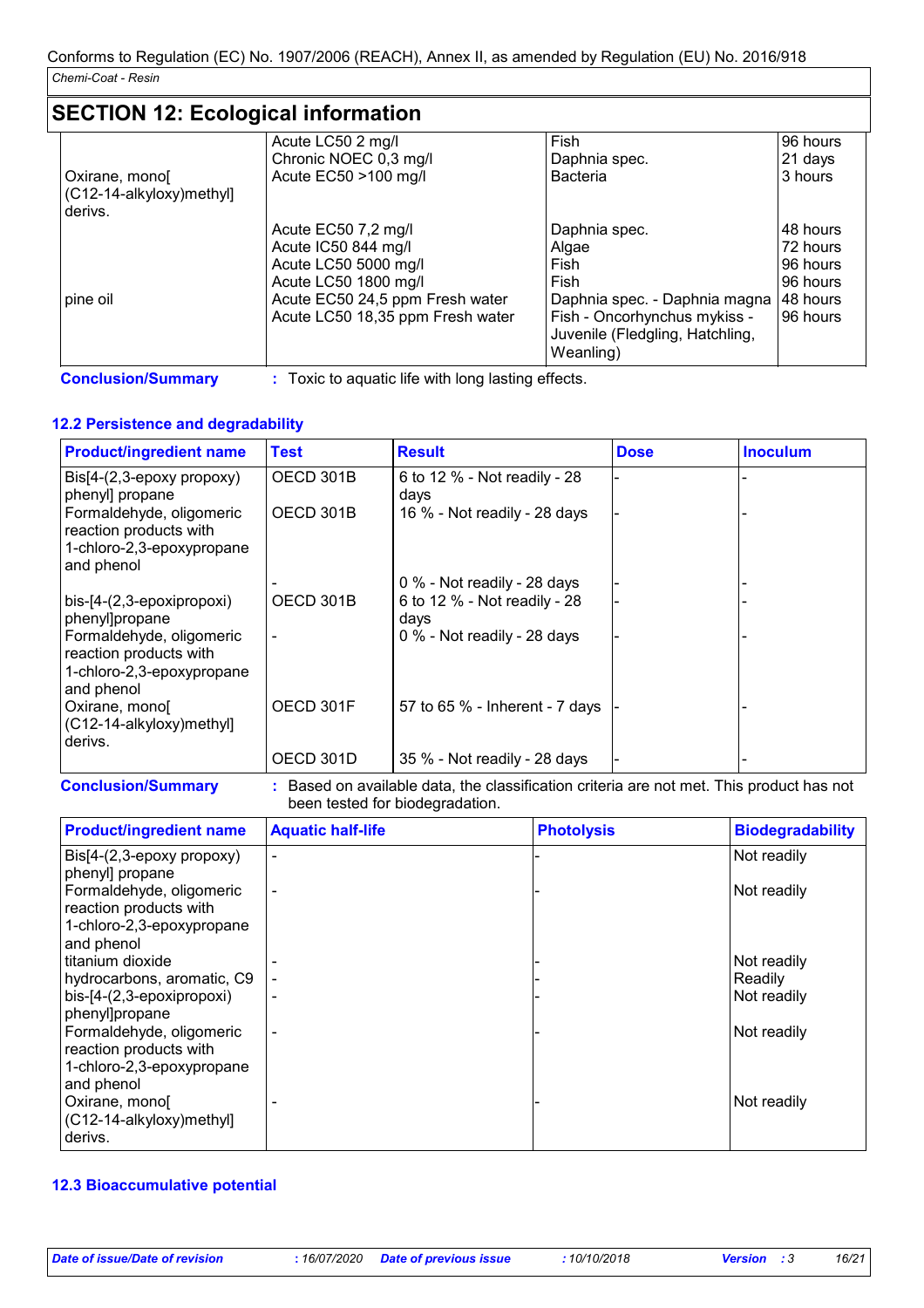### **SECTION 12: Ecological information**

| <b>Product/ingredient name</b>                                                                | LogP <sub>ow</sub> | <b>BCF</b> | <b>Potential</b> |
|-----------------------------------------------------------------------------------------------|--------------------|------------|------------------|
| $\text{Bis}[4-(2,3-\text{epoxy} \text{ property})]$<br>phenyl] propane                        | 3,84               | 3 to 31    | low              |
| Formaldehyde, oligomeric<br>reaction products with<br>1-chloro-2,3-epoxypropane<br>and phenol | 2,7                | 150        | low              |
| 1,4-bis(2,3-epoxypropoxy)<br>butane                                                           | $-0,269$           |            | low              |
| oxirane, mono<br>(C10-16-alkyloxy)methyl]<br>derivs                                           | >3                 |            | low              |
| hydrocarbons, aromatic, C9<br>bis-[4-(2,3-epoxipropoxi)<br>phenyl]propane                     | 3.7 to 4.5<br>3,84 | 10 to 2500 | high<br>low      |
| Formaldehyde, oligomeric<br>reaction products with<br>1-chloro-2,3-epoxypropane<br>and phenol | 2,7                |            | low              |
| phenol, methylstyrenated<br>Oxirane, mono[<br>(C12-14-alkyloxy)methyl]<br>derivs.             | 3,627<br>3,77      | 160 to 263 | low<br>low       |

| <b>12.4 Mobility in soil</b>                            |                  |
|---------------------------------------------------------|------------------|
| <b>Soil/water partition</b><br><b>coefficient (Koc)</b> | : Not available. |
| <b>Mobility</b>                                         | : Not available. |

### **12.5 Results of PBT and vPvB assessment**

This mixture does not contain any substances that are assessed to be a PBT or a vPvB.

**12.6 Other adverse effects** : No known significant effects or critical hazards.

### **SECTION 13: Disposal considerations**

The information in this section contains generic advice and guidance.

#### **13.1 Waste treatment methods**

| <b>Product</b>                 |                                                                                                                                                                                                                                                                                                                                                                                                                                                                                                                                                      |
|--------------------------------|------------------------------------------------------------------------------------------------------------------------------------------------------------------------------------------------------------------------------------------------------------------------------------------------------------------------------------------------------------------------------------------------------------------------------------------------------------------------------------------------------------------------------------------------------|
| <b>Methods of disposal</b>     | : The generation of waste should be avoided or minimised wherever possible.<br>Disposal of this product, solutions and any by-products should at all times comply<br>with the requirements of environmental protection and waste disposal legislation<br>and any regional local authority requirements. Dispose of surplus and non-<br>recyclable products via a licensed waste disposal contractor. Waste should not be<br>disposed of untreated to the sewer unless fully compliant with the requirements of<br>all authorities with jurisdiction. |
| <b>Hazardous waste</b>         | $:$ Yes.                                                                                                                                                                                                                                                                                                                                                                                                                                                                                                                                             |
| <b>Disposal considerations</b> | : Do not allow to enter drains or watercourses.<br>Dispose of according to all federal, state and local applicable regulations.<br>If this product is mixed with other wastes, the original waste product code may no<br>longer apply and the appropriate code should be assigned.<br>For further information, contact your local waste authority.                                                                                                                                                                                                   |

#### **European waste catalogue (EWC)**

The European Waste Catalogue classification of this product, when disposed of as waste, is:

| : 16/07/2020 Date of previous issue<br>Date of issue/Date of revision | 10/10/2018<br><b>Version</b> : 3 | 17/21 |
|-----------------------------------------------------------------------|----------------------------------|-------|
|-----------------------------------------------------------------------|----------------------------------|-------|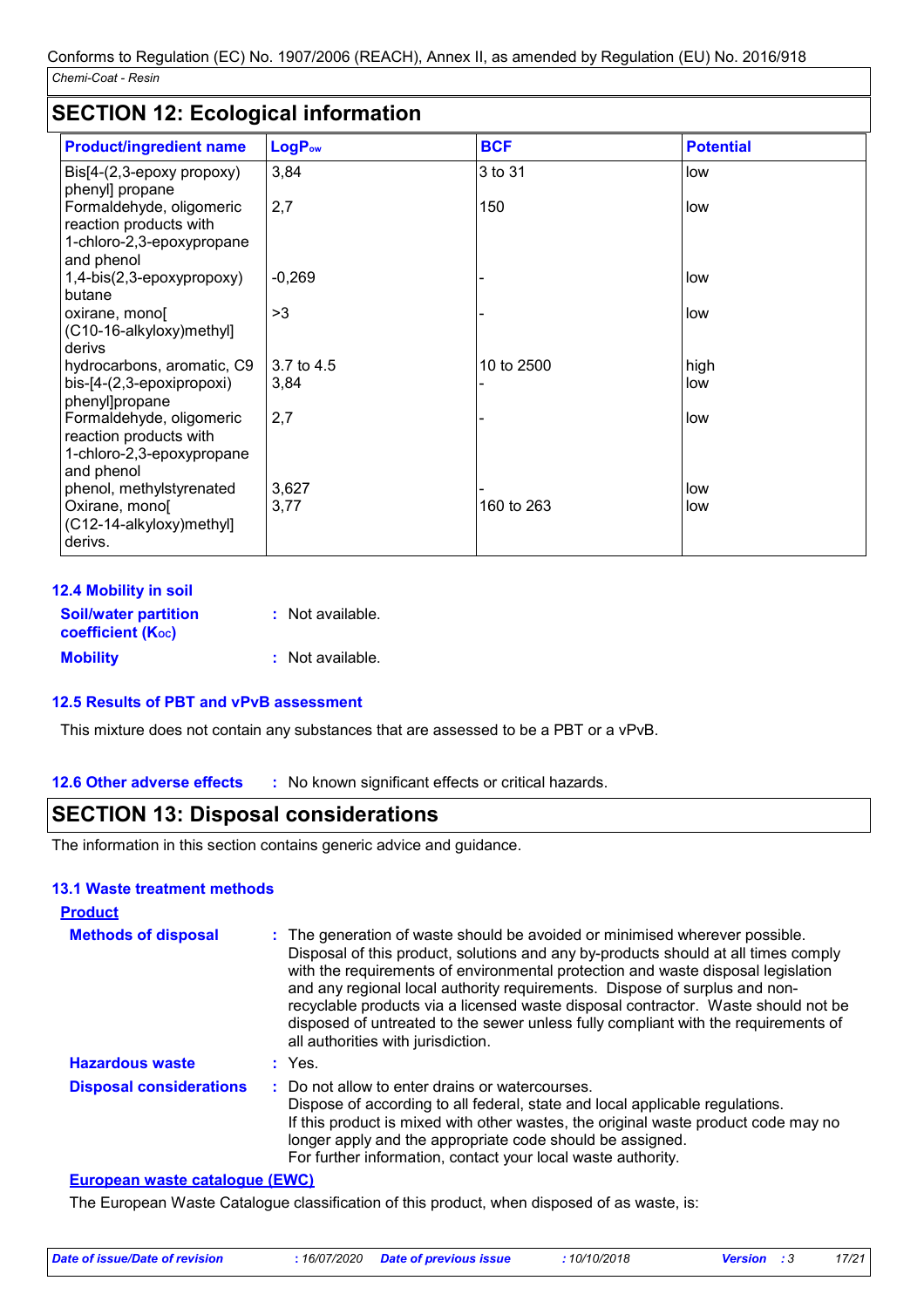## **SECTION 13: Disposal considerations**

| <b>Waste code</b>              | <b>Waste designation</b>                                                                                                                                                                                                                                                                                                                     |  |  |
|--------------------------------|----------------------------------------------------------------------------------------------------------------------------------------------------------------------------------------------------------------------------------------------------------------------------------------------------------------------------------------------|--|--|
| 08 01 11*                      | waste paint and varnish containing organic solvents or other hazardous substances                                                                                                                                                                                                                                                            |  |  |
| <b>Packaging</b>               |                                                                                                                                                                                                                                                                                                                                              |  |  |
| <b>Methods of disposal</b>     | : The generation of waste should be avoided or minimised wherever possible. Waste<br>packaging should be recycled. Incineration or landfill should only be considered<br>when recycling is not feasible.                                                                                                                                     |  |  |
| <b>Disposal considerations</b> | : Using information provided in this safety data sheet, advice should be obtained from<br>the relevant waste authority on the classification of empty containers.<br>Empty containers must be scrapped or reconditioned.<br>Dispose of containers contaminated by the product in accordance with local or<br>national legal provisions.      |  |  |
| <b>Special precautions</b>     | : This material and its container must be disposed of in a safe way. Care should be<br>taken when handling emptied containers that have not been cleaned or rinsed out.<br>Empty containers or liners may retain some product residues. Avoid dispersal of<br>spilt material and runoff and contact with soil, waterways, drains and sewers. |  |  |

## **SECTION 14: Transport information**

|                                           | <b>ADR/RID</b>                                                                                                                                                                                                    | <b>ADN</b>                                                                                                                                                                                                        | <b>IMDG</b>                                                                                                                                                                                                       | <b>IATA</b>                                                                                                                                                                                                                                                                                     |
|-------------------------------------------|-------------------------------------------------------------------------------------------------------------------------------------------------------------------------------------------------------------------|-------------------------------------------------------------------------------------------------------------------------------------------------------------------------------------------------------------------|-------------------------------------------------------------------------------------------------------------------------------------------------------------------------------------------------------------------|-------------------------------------------------------------------------------------------------------------------------------------------------------------------------------------------------------------------------------------------------------------------------------------------------|
| 14.1 UN number                            | <b>UN3082</b>                                                                                                                                                                                                     | <b>UN3082</b>                                                                                                                                                                                                     | <b>UN3082</b>                                                                                                                                                                                                     | UN3082                                                                                                                                                                                                                                                                                          |
| 14.2 UN proper<br>shipping name           | Environmentally<br>hazardous substance,<br>liquid, n.o.s. [Bis[4-<br>(2,3-epoxy propoxy)<br>phenyl] propane<br>Formaldehyde,<br>oligomeric reaction<br>products with 1-chloro-<br>2,3-epoxypropane<br>and phenol] | Environmentally<br>hazardous substance,<br>liquid, n.o.s. [Bis[4-<br>(2,3-epoxy propoxy)<br>phenyl] propane<br>Formaldehyde,<br>oligomeric reaction<br>products with 1-chloro-<br>2,3-epoxypropane<br>and phenol] | Environmentally<br>hazardous substance,<br>liquid, n.o.s. [Bis[4-<br>(2,3-epoxy propoxy)<br>phenyl] propane<br>Formaldehyde,<br>oligomeric reaction<br>products with 1-chloro-<br>2,3-epoxypropane and<br>phenol] | Environmentally<br>hazardous substance,<br>liquid, n.o.s. [Bis[4-<br>(2,3-epoxy propoxy)<br>phenyl] propane<br>Formaldehyde,<br>oligomeric reaction<br>products with 1-chloro-<br>2,3-epoxypropane<br>and phenol]                                                                               |
| <b>14.3 Transport</b><br>hazard class(es) | $\boldsymbol{9}$                                                                                                                                                                                                  | 9                                                                                                                                                                                                                 | 9                                                                                                                                                                                                                 | 9                                                                                                                                                                                                                                                                                               |
| 14.4 Packing<br>group                     | III                                                                                                                                                                                                               | III                                                                                                                                                                                                               | Ш                                                                                                                                                                                                                 | III                                                                                                                                                                                                                                                                                             |
| 14.5<br><b>Environmental</b><br>hazards   | Yes.                                                                                                                                                                                                              | Yes.                                                                                                                                                                                                              | Yes.                                                                                                                                                                                                              | Yes.                                                                                                                                                                                                                                                                                            |
| <b>Additional</b><br><b>information</b>   | Remarks:<br>$(5L:)$ Exempted<br>ADR Tunnel code: (E)                                                                                                                                                              |                                                                                                                                                                                                                   | <b>Emergency</b><br>schedules (EmS):<br>$F-A + S-F$<br>Marine pollutant (P)<br><b>Remarks:</b><br>$(5L:)$ Exempted                                                                                                | Passenger and<br><b>Cargo Aircraft</b><br>Quantity limitation:<br>450L<br>Packaging<br>instructions: 964<br><b>Cargo Aircraft Only</b><br>Quantity limitation:<br>450L<br>Packaging<br>instructions: 964<br><b>Limited Quantities -</b><br><b>Passenger Aircraft</b><br>Quantity limitation: 30 |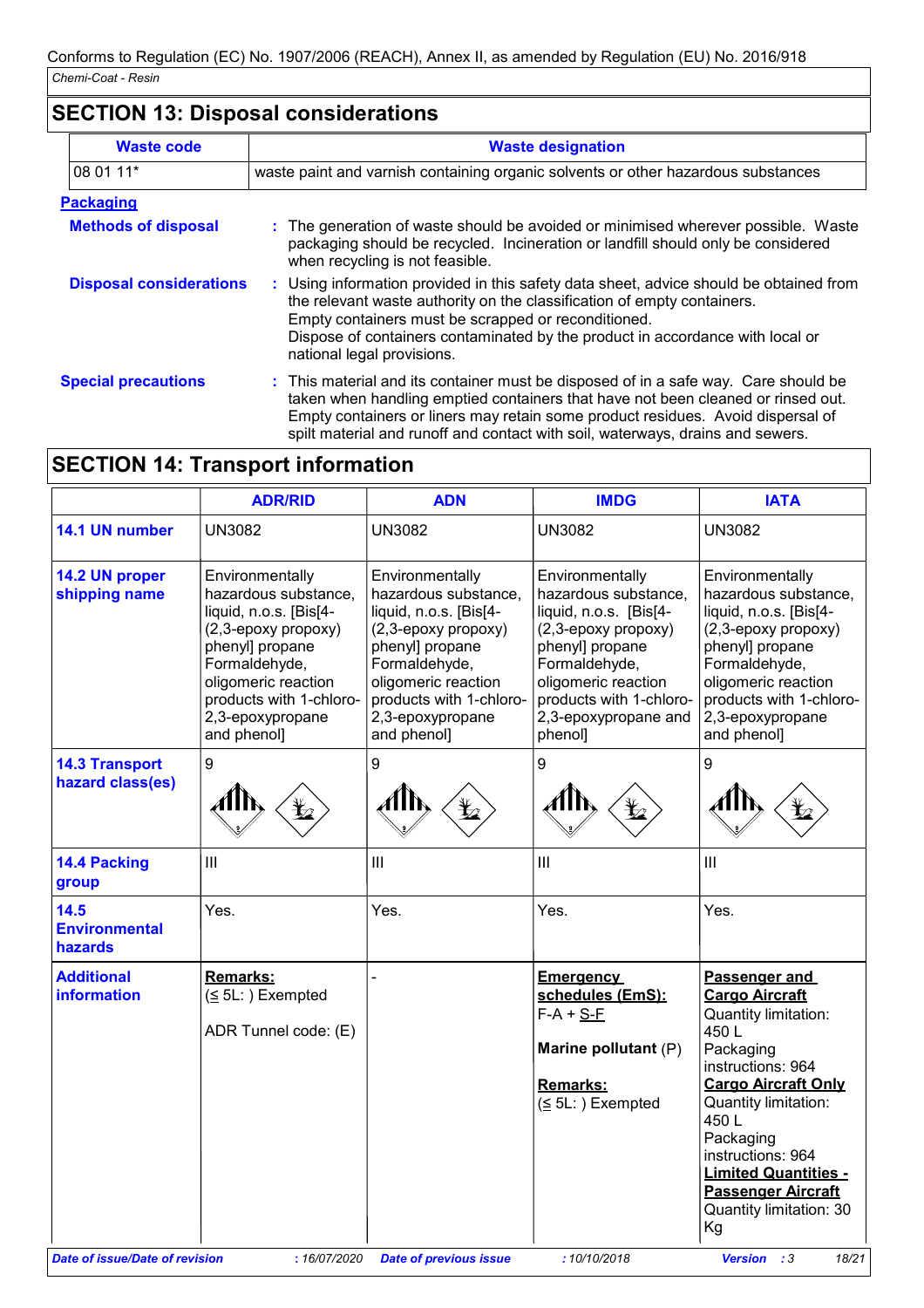| <b>SECTION 14: Transport information</b> |  |                                  |  |
|------------------------------------------|--|----------------------------------|--|
|                                          |  | Packaging<br>instructions: Y 964 |  |

**<sup>14.6</sup> Special precautions for : Transport within user's premises:** always transport in closed containers that are **user** upright and secure. Ensure that persons transporting the product know what to do in the event of an accident or spillage.

## **SECTION 15: Regulatory information**

|                                                                                                                                                          | 15.1 Safety, health and environmental regulations/legislation specific for the substance or mixture                                                                                       |
|----------------------------------------------------------------------------------------------------------------------------------------------------------|-------------------------------------------------------------------------------------------------------------------------------------------------------------------------------------------|
| EU Regulation (EC) No. 1907/2006 (REACH)                                                                                                                 |                                                                                                                                                                                           |
|                                                                                                                                                          | <b>Annex XIV - List of substances subject to authorisation</b>                                                                                                                            |
| <b>Annex XIV</b>                                                                                                                                         |                                                                                                                                                                                           |
| None of the components are listed.                                                                                                                       |                                                                                                                                                                                           |
| <b>Substances of very high concern</b>                                                                                                                   |                                                                                                                                                                                           |
| None of the components are listed.                                                                                                                       |                                                                                                                                                                                           |
| <b>Annex XVII - Restrictions</b><br>on the manufacture,<br>placing on the market<br>and use of certain<br>dangerous substances,<br>mixtures and articles | : Not applicable.                                                                                                                                                                         |
| <b>Other EU regulations</b>                                                                                                                              |                                                                                                                                                                                           |
| <b>VOC</b>                                                                                                                                               | : The provisions of Directive 2004/42/EC on VOC apply to this product. Refer to the<br>product label and/or technical data sheet for further information.                                 |
| <b>VOC for Ready-for-Use</b><br><b>Mixture</b>                                                                                                           | : IIA/j. Two-pack reactive performance coatings for specific end use such as floors.<br>EU limit value for this product: 500g/l (2010.)<br>This product contains a maximum of 50 g/l VOC. |
| <b>Europe inventory</b>                                                                                                                                  | : All components are listed or exempted.                                                                                                                                                  |
| <b>Black List Chemicals</b><br>(76/464/EEC)                                                                                                              |                                                                                                                                                                                           |
|                                                                                                                                                          |                                                                                                                                                                                           |

| <b>Product/ingredient name Carcinogenic</b> | <b>effects</b> | <b>Mutagenic effects</b> | <b>Developmental</b><br><b>effects</b> | <b>Fertility effects</b> |
|---------------------------------------------|----------------|--------------------------|----------------------------------------|--------------------------|
| titanium dioxide                            | Not supported  | Not supported            | Not supported                          | Not supported            |

**Ozone depleting substances (1005/2009/EU)** Not listed.

### **Prior Informed Consent (PIC) (649/2012/EU)** Not listed.

### **Seveso Directive**

This product is controlled under the Seveso Directive.

### **Danger criteria**

**Category**

E2

The information contained in this safety data sheet does not constitute the user's own assessment of workplace risks, as required by other health and safety legislation. The provisions of the national health and safety at work regulations apply to the use of this product at work.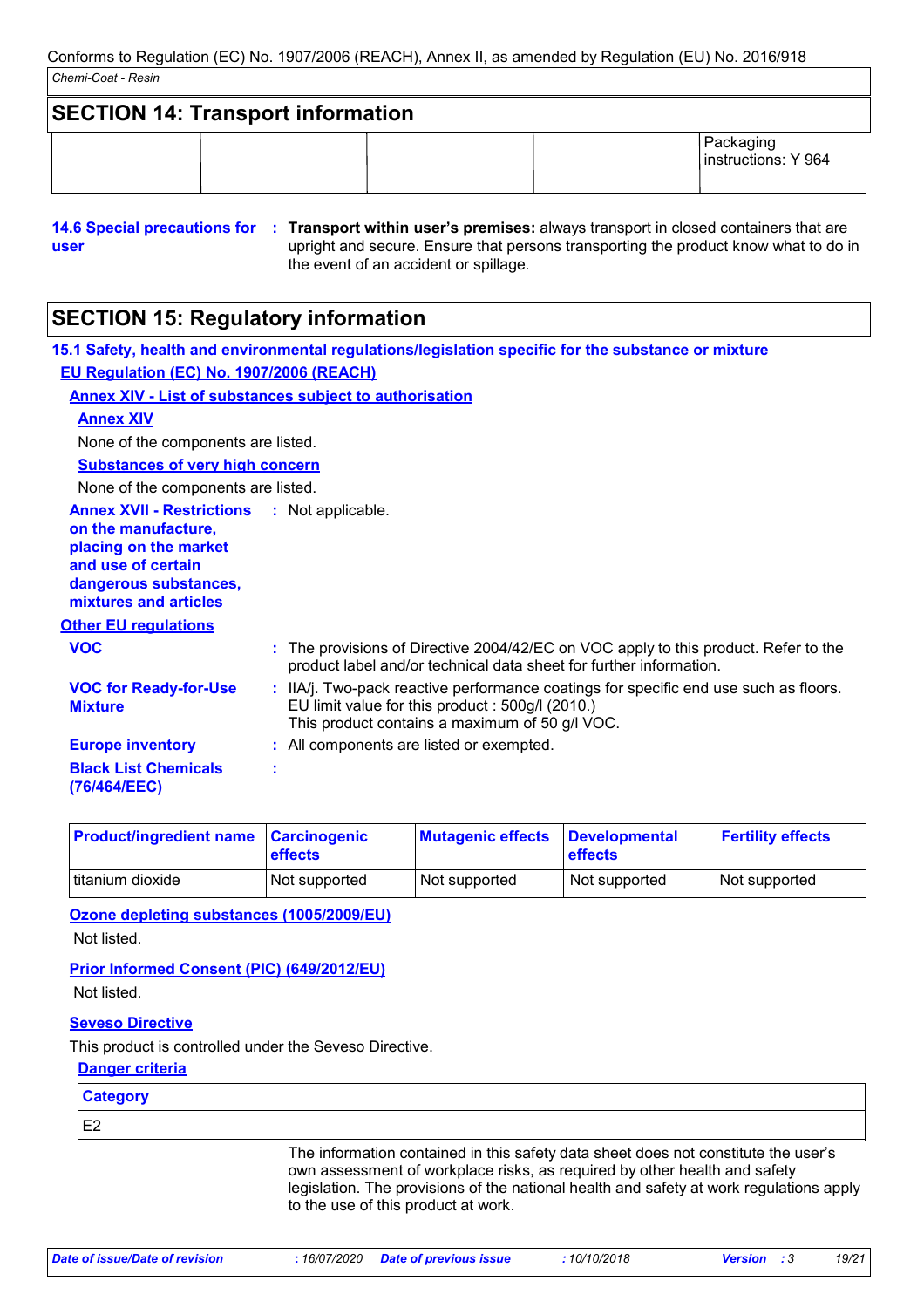|                                           | <b>SECTION 15: Regulatory information</b>                                                                                                         |
|-------------------------------------------|---------------------------------------------------------------------------------------------------------------------------------------------------|
| <b>References</b>                         | EH40/2005 Workplace exposure limits<br>Conforms to Regulation (EC) No. 1907/2006 (REACH), Annex II, as amended by<br>Regulation (EU) No. 2016/918 |
| <b>International regulations</b>          |                                                                                                                                                   |
|                                           | <b>Chemical Weapon Convention List Schedules I, II &amp; III Chemicals</b>                                                                        |
| Not listed.                               |                                                                                                                                                   |
| <b>Montreal Protocol</b><br>Not listed.   |                                                                                                                                                   |
|                                           |                                                                                                                                                   |
|                                           | <b>Stockholm Convention on Persistent Organic Pollutants</b>                                                                                      |
| Not listed.                               |                                                                                                                                                   |
|                                           | <b>Rotterdam Convention on Prior Informed Consent (PIC)</b>                                                                                       |
| Not listed.                               |                                                                                                                                                   |
|                                           | <b>UNECE Aarhus Protocol on POPs and Heavy Metals</b>                                                                                             |
| Not listed.                               |                                                                                                                                                   |
| : 3209900<br><b>CN</b> code               |                                                                                                                                                   |
| <b>International lists</b>                |                                                                                                                                                   |
| <b>National inventory</b>                 |                                                                                                                                                   |
| <b>Australia</b>                          | : All components are listed or exempted.                                                                                                          |
| <b>Canada</b>                             | : Not determined.                                                                                                                                 |
| <b>China</b>                              | : All components are listed or exempted.                                                                                                          |
| <b>Japan</b>                              | : Japan inventory (ENCS): Not determined.<br>Japan inventory (ISHL): Not determined.                                                              |
| <b>Malaysia</b>                           | : Not determined                                                                                                                                  |
| <b>New Zealand</b>                        | : All components are listed or exempted.                                                                                                          |
| <b>Philippines</b>                        | : Not determined.                                                                                                                                 |
| <b>Republic of Korea</b>                  | : Not determined.                                                                                                                                 |
| <b>Taiwan</b>                             | : All components are listed or exempted.                                                                                                          |
| <b>Turkey</b>                             | : Not determined.                                                                                                                                 |
| <b>United States</b>                      | : Not determined.                                                                                                                                 |
| <b>Thailand</b>                           | : Not determined.                                                                                                                                 |
| <b>Viet Nam</b>                           | : Not determined.                                                                                                                                 |
| <b>15.2 Chemical safety</b><br>assessment | : No Chemical Safety Assessment has been carried out.                                                                                             |

### **SECTION 16: Other information**

Indicates information that has changed from previously issued version.

| <b>Abbreviations and</b><br>acronyms | $\therefore$ ATE = Acute Toxicity Estimate<br>CLP = Classification, Labelling and Packaging Regulation [Regulation (EC) No.<br>1272/2008]<br>DMEL = Derived Minimal Effect Level<br>DNEL = Derived No Effect Level<br>EUH statement = CLP-specific Hazard statement<br>PBT = Persistent, Bioaccumulative and Toxic<br><b>PNEC = Predicted No Effect Concentration</b><br><b>RRN = REACH Registration Number</b><br>vPvB = Very Persistent and Very Bioaccumulative |
|--------------------------------------|--------------------------------------------------------------------------------------------------------------------------------------------------------------------------------------------------------------------------------------------------------------------------------------------------------------------------------------------------------------------------------------------------------------------------------------------------------------------|
| <b>Contains TiO2</b>                 | : Yes                                                                                                                                                                                                                                                                                                                                                                                                                                                              |
|                                      | <u>Procedure used to derive the classification according to Regulation (EC) No. 1272/2008 [CLP/GHS]</u>                                                                                                                                                                                                                                                                                                                                                            |